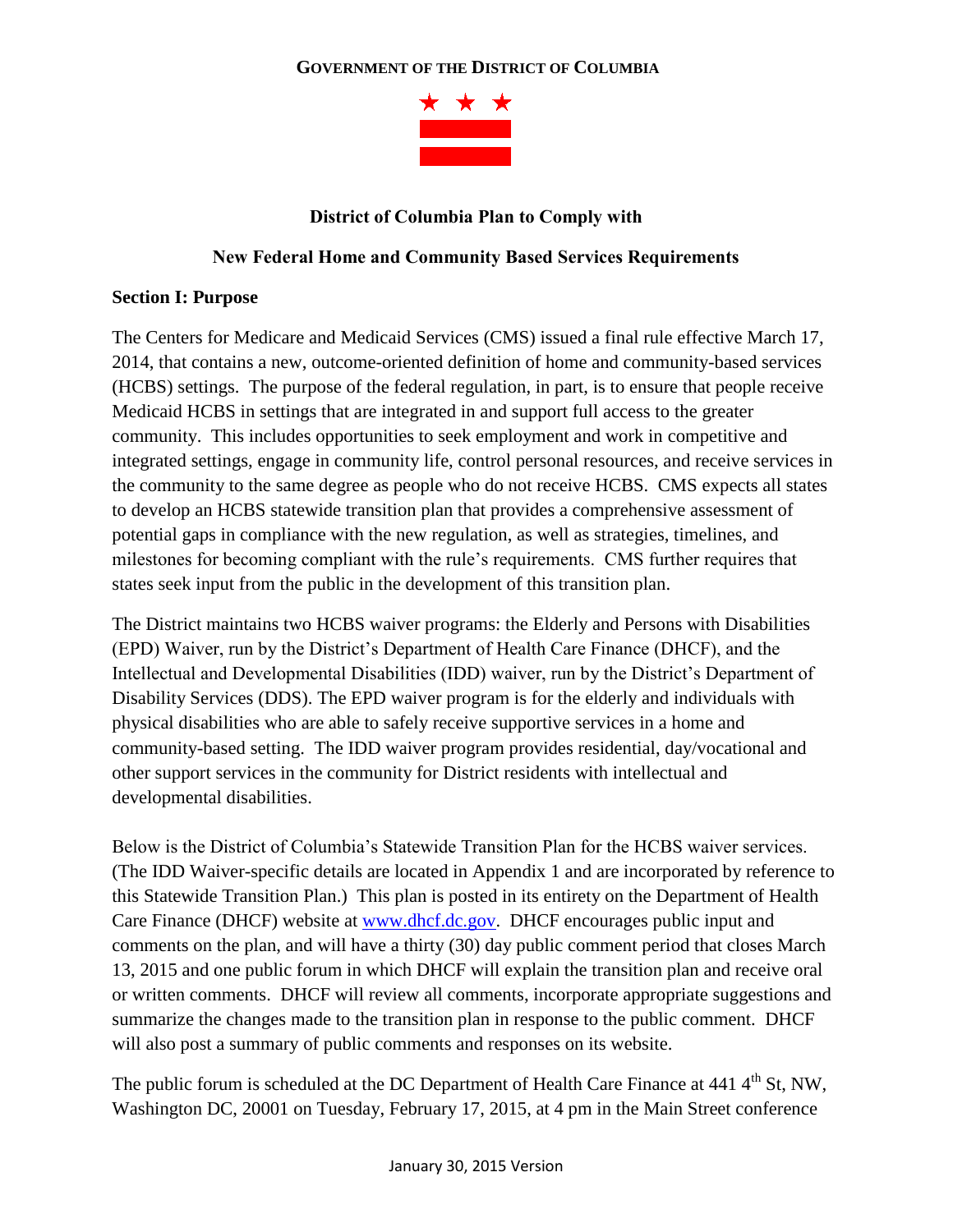room (North Building, 10<sup>th</sup> floor). Notice of the public forum is posted on DHCF's website and has been disseminated via email to individuals and stakeholder organizations. Written comments on this transition plan may be submitted to Trina Dutta, Special Projects Officer, DC Department of Healthcare Finance, 441  $4<sup>th</sup>$  St, NW, 9<sup>th</sup> Floor, Washington DC 20001, or by e-mail at [dhcfpubliccomments@dc.gov,](mailto:dhcfpubliccomments@dc.gov) during the thirty (30) day public comment period closing Friday, March 13, 2015, at 5 pm EST.

You can learn about the new HCBS settings rule at [www.hcbsadvocacy.org.](http://www.hcbsadvocacy.org/) The website includes links to the CMS rule, webinars, and guidance; information on other states' transition plans; advocacy materials and more.

# **Section II: District of Columbia Initiatives to Increase Opportunities for Community Integration**

# **A. Training and Capacity Building**

The District of Columbia is engaged in a variety of efforts to build capacity across multiple agencies and among our provider community to support the full integration of individuals in need of long term care services and supports into community settings. Listed below are some examples of ongoing initiatives that build capacity and support compliance with the HCBS Settings Rule.

- Funded by a grant from the federal Administration on Community Living (ACL) and the Centers for Medicare and Medicaid Services (CMS), four District agencies (the Department of Disability Services (DDS), the Department of Health Care Finance (DHCF), the Aging and Disability Resource Center (ADRC) within the District of Columbia Office on Aging (DCOA), and the Department of Behavioral Health (DBH)) are collaborating to develop a plan to implement a No Wrong Door (NWD) system to streamline and facilitate access to long term care services and supports (LTCSS). A major emphasis of the District's planning activities is optimizing informed choice and promoting person-centered thinking and planning among District agency staff and service providers. The new system will be supported by a robust information management system that will optimize individual choice, person-centered planning and self-direction, and community integration.
- DHCF has been implementing a multi-year, multi-pronged strategy to reform Medicaidfunded long-term care services and supports. The first phase of this effort focused on the development and implementation of a standardized assessment tool and a conflict-free, face to face assessment process. The tool is designed to assess an individual's needs across multiple domains, rather than determining eligibility for a particular service or service setting. The tool provides the individual with a score that allows them to choose from a range of LTCSS options.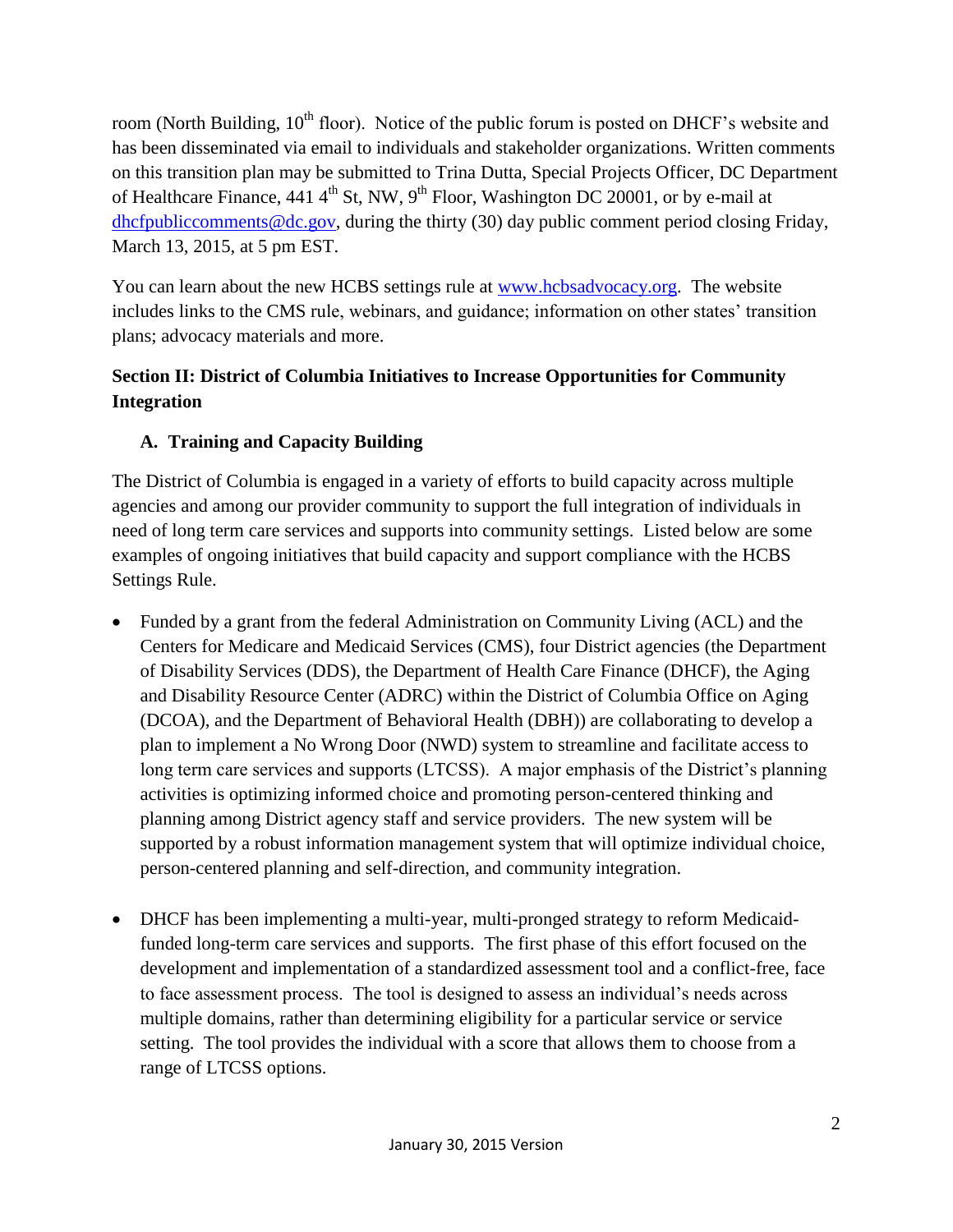- DHCF and DCOA recently entered into Memoranda of Understanding designed to increase collaboration between DHCF and DCOA and strengthen the role of DCOA in providing choice counseling and application assistance to District residents and their families who are seeking LTCSS.
- DHCF is working to increase access to home and community-based services. Specifically, DHCF has been working to obtain approval of a new 1915(i) State Plan Amendment to establish an adult day health program. As detailed below, DHCF is also working on amendments to the EPD waiver to strengthen waiver offerings and is modernizing business process workflows to facilitate the waiver application process.
- DHCF, working in conjunction with CMS consultants, on January 21, 2015 hosted an inservice on person-centered planning for DHCF stakeholders, and will continue to work with the TA providers both for planning and training purposes addressing person-centered planning and conflict-free case management. These trainings will focus on DCOA staff and DHCF staff, as well as Medicaid case managers and other staff and stakeholders in the community. The consultants will work with DHCF staff to develop a Community of Practice for DC Medicaid case managers focused on supporting and facilitating greater individualized community exploration and integration. The Community of Practice will allow for multidirectional training and information sharing: from District government to case managers; from case managers to District government; and amongst case managers. This Community of Practice will launch in Fall 2015.
- DHCF has engaged District staff, community stakeholders, and Medicaid service providers on the HCBS settings rule, with five trainings held in January 2014 (DHCF internal staff including the Executive Management Team), February 2014 (EPD Waiver Providers), April 2014 (EPD Waiver and Adult-Day Providers), November 2014 (Adult-Day Providers); and January 2015 (HCBS Stakeholders Group).

# **B. DHCF Waiver and State Plan Amendment Activities**

In addition to DHCF's ongoing commitment to training and capacity building, DHCF is in the process of making changes to its 1915(c) and 1915(i). Listed below are examples of changes that support and facilitate greater individualized community exploration and integration.

# *EPD Waiver Amendment*

DHCF is in the process of drafting an amendment to its EPD Waiver, with plans to submit this to CMS by May 15, 2015. The Department is revising its service descriptions for assisted living, homemaker, chore aide, personal care aide, participant directed services, case management, and environmental access adaptation services in order to better support and facilitate greater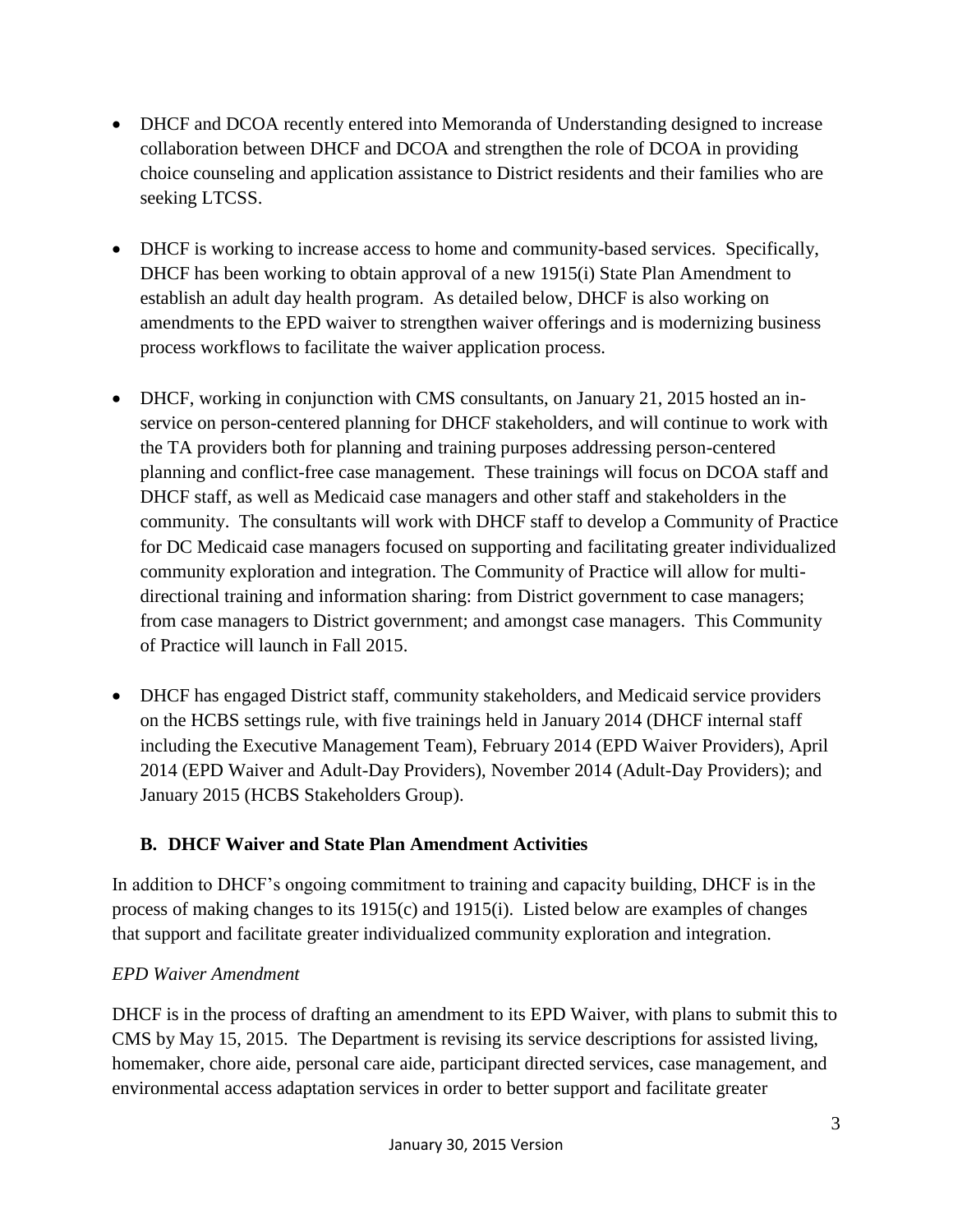individualized community exploration and integration. In particular, the assisted living service description will incorporate specific requirements about the HCBS settings rule (including requirements around provider self-assessment of compliance), and the case manager service description will include mandatory assessment of settings relative to the HCBS rule. For all services, DHCF is revising the associated outcomes measures, as well, which will include measures related to supporting and facilitating greater individualized community exploration and integration. DHCF is also including provisions to increase the array of sanctions that DHCF may impose if a provider is out of compliance with one or more standards. DHCF will provide opportunity for a 30-day public comment period and will host at least one public meeting to explain the EPD Waiver Amendment in plain language and answer any questions. DHCF will notify the public of the 30-day public comment period and the public meeting(s) by via notice in the DC Register in mid-March 2015.

## *DHCF State Plan Amendment*

DHCF has been working to obtain approval of a new 1915(i) State Plan Amendment to establish an adult day health program (ADHP). ADHPs provide essential services including social service supports, therapeutic activities meals, medication administration, and transportation to therapeutic activities for adults, age fifty-five (55) and over, during the day, in a safe community setting outside of their home. All AHDP providers will be compliant with the HCBS settings rule from launch of the 1915(i).

In addition, DHCF is amending its State Plan with respect to Home Health Care and Personal Care Assistance Services. The amendments are designed to clarify and strengthen program requirements to promote community exploration and integration, among other things.

### **Section III: DHCF collaboration with Government Partners**

# **A. Office on Aging**

DHCF has entered into several Memoranda of Understanding with the District's Office on Aging (DCOA) that will support and facilitate greater individualized community exploration and integration. DCOA is responsible for advocating, planning, implementing, and monitoring programs in health, education, employment, and social services which promote longevity, independence, dignity and choice for District of Columbia residents 60 years of age and older and persons 18 years of age and older with disabilities. DCOA operates the Aging and Disability Resource Center (ADRC), a one-stop resource, providing information, referral and assistance; options counseling; and person-centered planning for persons seeking long term care services and supports. As a part of its information, referral and assistance services, DCOA's ADRC conducts a preliminary intake and pre-screening and assists individuals with applications for public benefits including Medicaid programs and services, i.e. the EPD Waiver, 1915(i) State Plan services and other public benefits. DCOA's ADRC is also the Local Contact Agency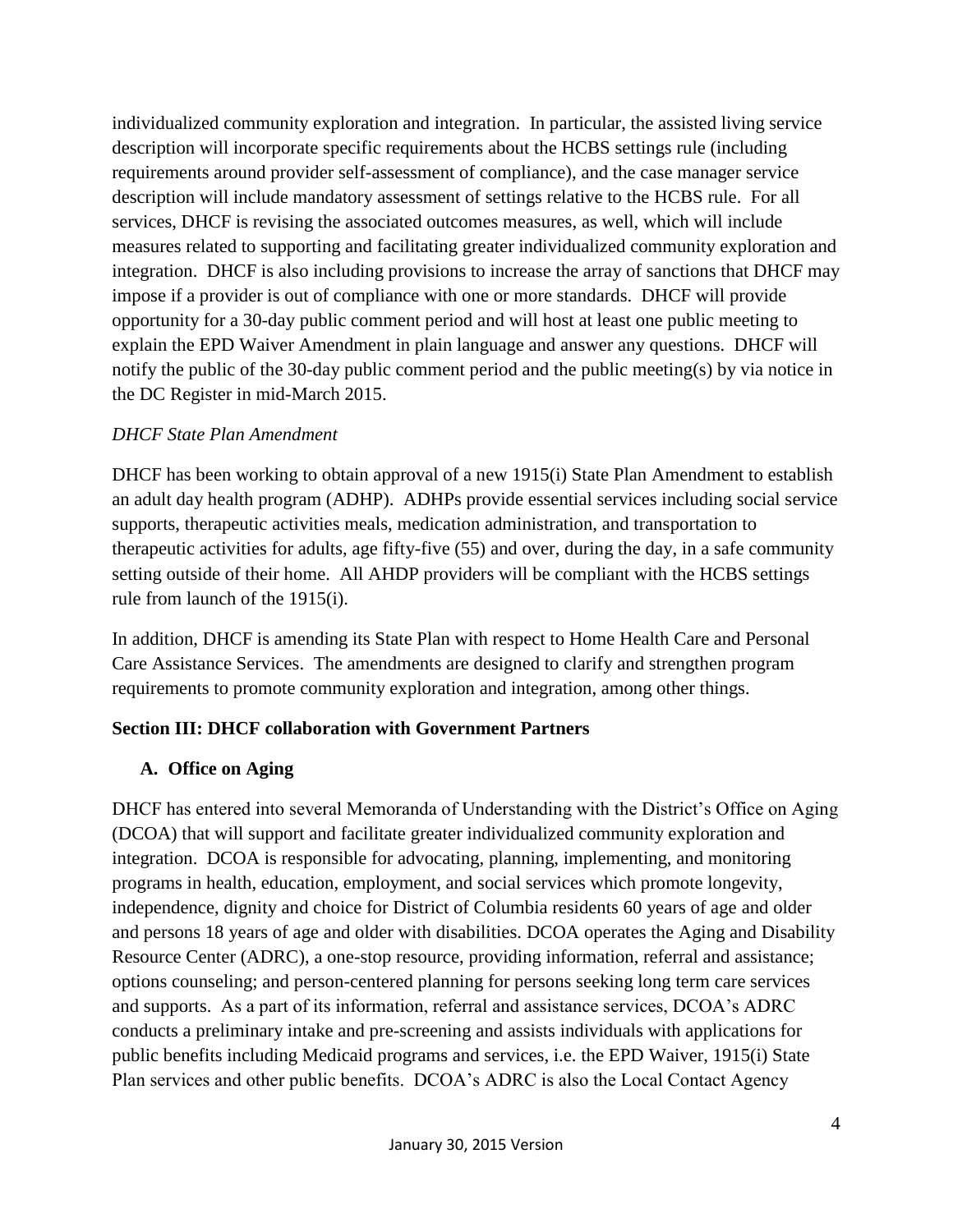(LCA) for individuals in nursing homes who, in response to Section Q of the Minimum Data Set (MDS) that nursing homes are required to complete, indicate an interest in living outside of the nursing facility.

The purpose of these MOUs is to coordinate and share data in an effort to ensure that DCOA's ADRC can provide application assistance, options counseling and person-centered planning to individuals who are seeking or receiving long-term care services and supports who are current Medicaid beneficiaries or who may be eligible for Medicaid. Further, these MOUs ensure that individuals currently living in nursing homes who are medically able, Medicaid eligible, and express an interest in moving into the community are afforded the full range of necessary resources in order to effectuate a return to the community as quickly as possible. To that end, the ADRC Community Transition Team (CTT) provides transition coordination services for these nursing home residents. In November 2014, the District consolidated its nursing home-tocommunity transition coordination units at the ADRC. The consolidation represented a merger of DC's Money Follows the Person (MFP) transition coordination unit, previously housed at DHCF under the MFP Demonstration, and a transition coordination unit already housed at the ADRC.

This level of collaboration between the agencies, including the sharing of data, is necessary in order to complete and track required assessments and identify needs, assist with the eligibility determination process, support educated options counseling about Medicaid services and community supports, and satisfy all legal requirements while helping District residents attain or maintain their independence in the most integrated setting appropriate to their needs and preferences.

# **B. Department of Health**

In addition to DHCF's collaboration with DCOA, DHCF is also working with the District's Department of Health (DOH) to ensure that the HCBS settings qualities and requirements are incorporated into the District's regulatory requirements for community-based residential settings. DOH's responsibilities include identifying health risks; educating the public; preventing and controlling diseases, injuries and exposure to environmental hazards; promoting effective community collaborations; and optimizing equitable access to community resources. Within DOH, the Health Regulation and Licensing Administration (HRLA) protects the health of the residents of the District and those that do business here by fostering excellence in health professional practice and building quality and safety in health-systems and facilities through an effective regulatory framework.

Specifically, DHCF is working with DOH/HRLA's Intermediate Care Facilities Division (ICFD) which licenses group homes for persons with intellectual, developmental and physical disabilities residing in the District of Columbia. The ICFD also licenses Home Care Agencies, Community Residence Facilities, and Assisted Living Residences to ensure their compliance with local licensure requirements. In this role, HRLA staff inspects licensed health care facilities and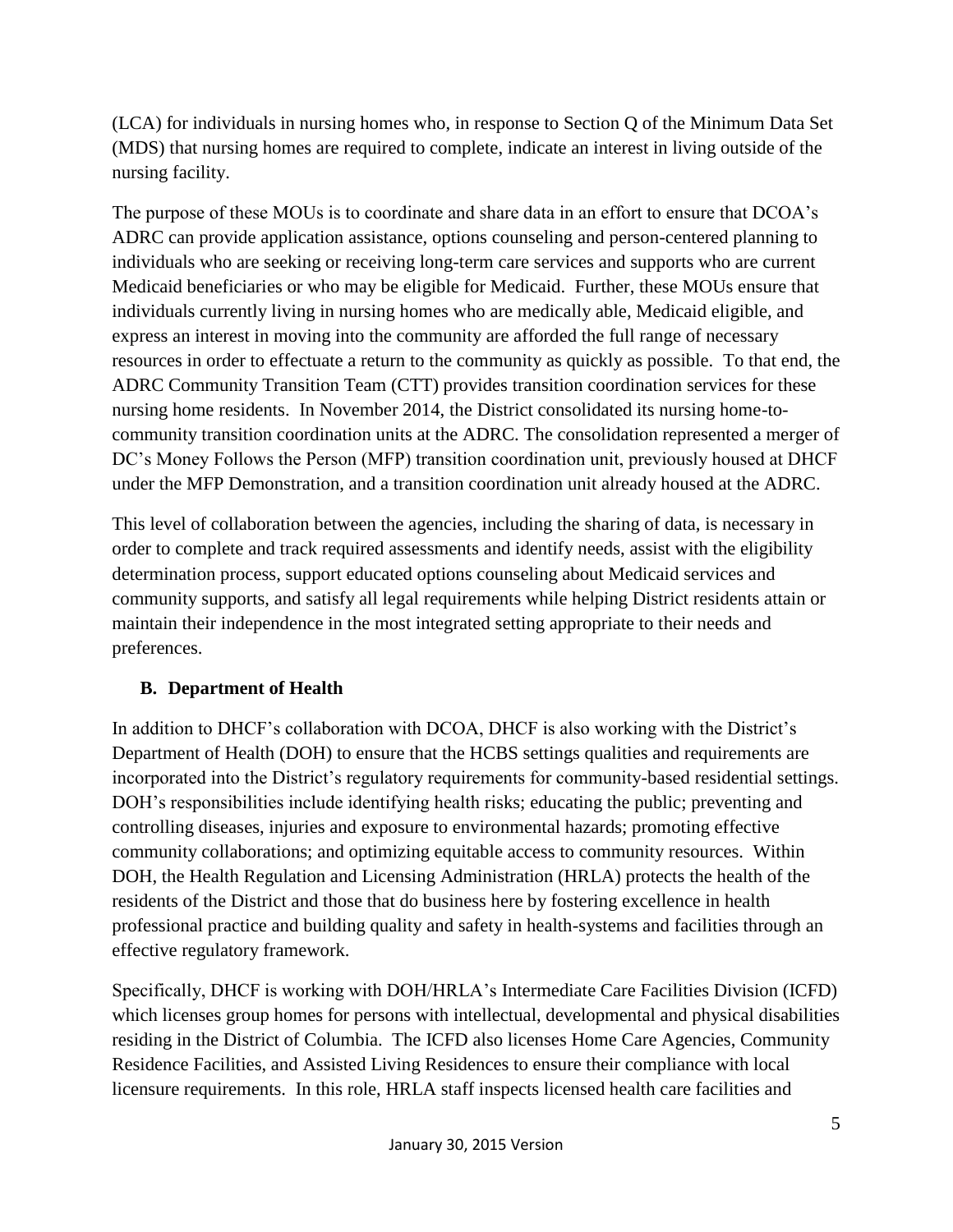providers who participate in the Medicare and Medicaid programs, responds to consumer and self-reported facility incidents and/or complaints, and conducts investigations. When necessary, HRLA takes enforcement actions to compel facilities and providers to come into compliance with District and Federal law. DHCF and DDS are working with HRLA to revise the regulations for community residential facilities which incorporate both licensed small group homes known as community residence facilities and assisted living residences. The revisions specific to the community residence facility regulations will be promulgated with a formal opportunity for public comment. Final publication is anticipated in FY 2015. In FY 2016, DOH will draft regulations relative to Assisted Living Residences that support compliance with the HCBS settings rule.

### **Section IV: Assessment Process, Remedial Strategy, and Monitoring and Compliance**

#### **A. Assessment Process**

DHCF conducted an extensive, systematic legal analysis of the laws and rules regulating the settings impacted by the HCBS settings rule, namely settings comprised of assisted living residences (*Assisted Living Residence Regulatory Act of 2000, effective June 24th, 2000, (D.C. Law 13-127, D.C. Official Code §§ 44-101.01-44-108.03*) and community residence facilities (*D.C. Mun. Regs. 22-B DCMR §§ 3401-3499*). While DC regulations often mirror or have equivalent federal requirements, some District regulations do not comport with the new federal HCBS settings requirements. Therefore, DHCF's specific remedial actions for coming into compliance include:

- Identify regulations that do not comport with federal HCBS requirements,
- Work with DOH to promulgate new regulations to revise and strengthen HCBS settings requirements,
- Conduct provider training and stakeholder outreach on new regulations, and
- Monitor compliance.

In addition, DHCF will require that HCBS providers conduct a settings self-assessment when appropriate; DHCF will use CMS' "Exploratory Questions to Assisted Sates in Assessment of Residential Settings" to develop this self-assessment.

A high level summary of DHCF's legal analysis are set forth in Table 1.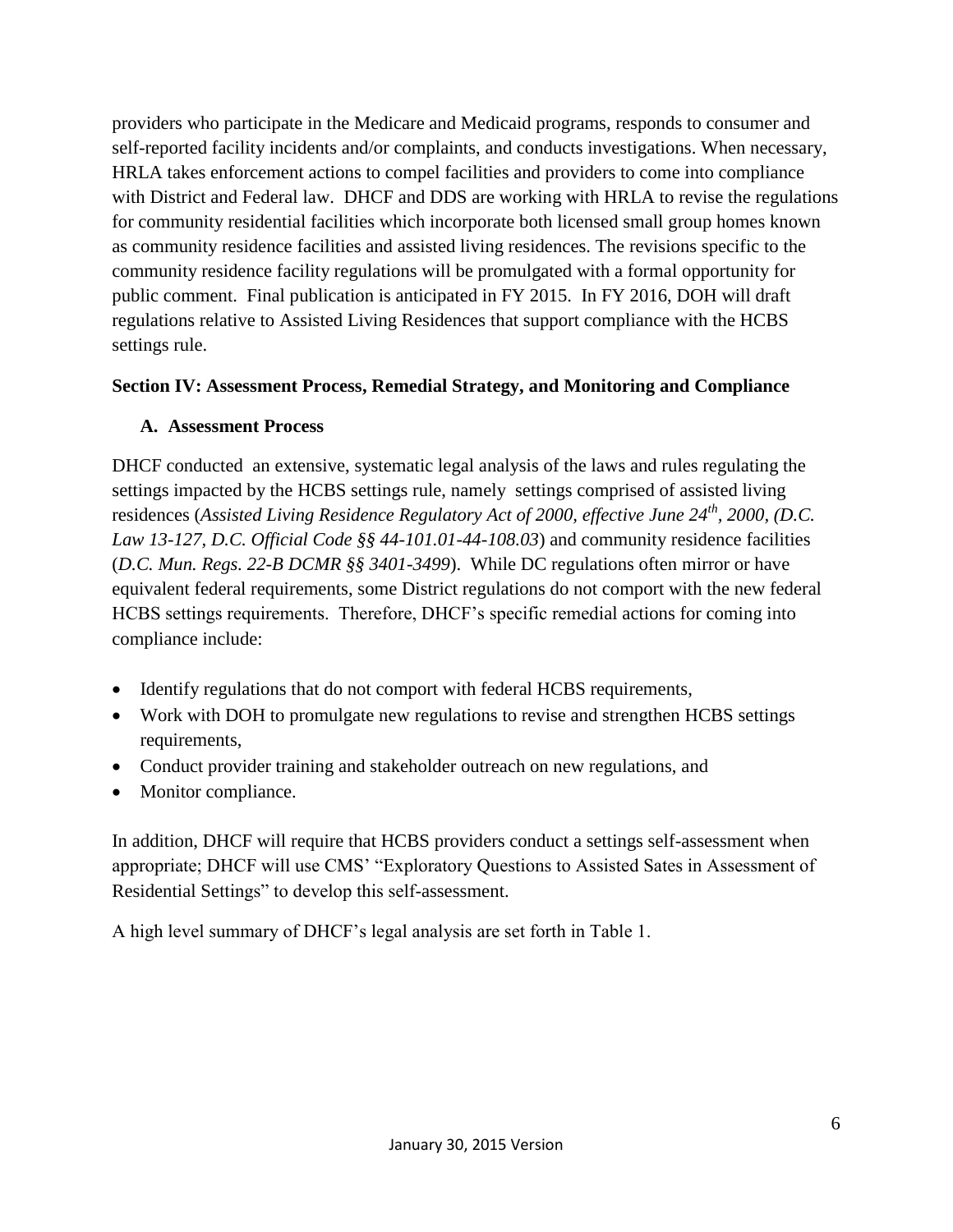| <b>CMS HCBS Setting Requirements</b>                       | Do DC Regulations Meet Federal |                        |
|------------------------------------------------------------|--------------------------------|------------------------|
|                                                            | <b>HCBS</b> Standards?         |                        |
|                                                            | Community                      | <b>Assisted Living</b> |
|                                                            | Residence                      | Residence              |
|                                                            | Facilities                     |                        |
| The setting is integrated in and supports full access to   | Yes                            | Yes                    |
| the greater community                                      |                                |                        |
| Is selected by the individual from among setting options   | N <sub>o</sub>                 | N <sub>o</sub>         |
| Ensures individual rights of privacy, dignity and respect, | Yes                            | Yes                    |
| and freedom from coercion and restraint                    |                                |                        |
| Optimizes autonomy and independence in making life         | N <sub>o</sub>                 | Yes                    |
| choices                                                    |                                |                        |
| Facilitates choice regarding services and who provides     | N <sub>o</sub>                 | N <sub>o</sub>         |
| them                                                       |                                |                        |
| The individual has a lease or other legally enforceable    | Yes                            | Yes                    |
| agreement providing similar                                |                                |                        |
| protections                                                |                                |                        |
| The individual controls his/her own schedule including     | No                             | N <sub>0</sub>         |
| access to food at any time                                 |                                |                        |
| The individual has privacy in their unit including         | N <sub>o</sub>                 | N <sub>o</sub>         |
| lockable doors, choice of roommates and freedom to         |                                |                        |
| furnish or decorate the unit                               |                                |                        |
| The individual can have visitors at any time               | No                             | N <sub>o</sub>         |
| The setting is physically accessible                       | Yes                            | Yes                    |

*Table 1. Legal Analysis of HCBS Settings Regulations compared to DC Regulations* 

# **B. Remedial Strategy**

### *Implementing Revised State Regulations to Support the HCBS Settings Requirements*

As a result of the revisions noted above, DOH will review licensing applications to ensure that applicants comply with the regulations and HCBS settings requirements as set forth in rule. DOH will require licensees be compliant with the HCBS settings rules per the regulations, where the rules must be incorporated into the licensees' policies and procedures, as necessary (including regarding visitation, choice of roommate, and food access).

### *Revising Provider Requirements*

As mentioned above, DHCF's Long Term Care Administration (LTCA) is currently revising its EPD Waiver provider requirements and the application process in order to ensure organizations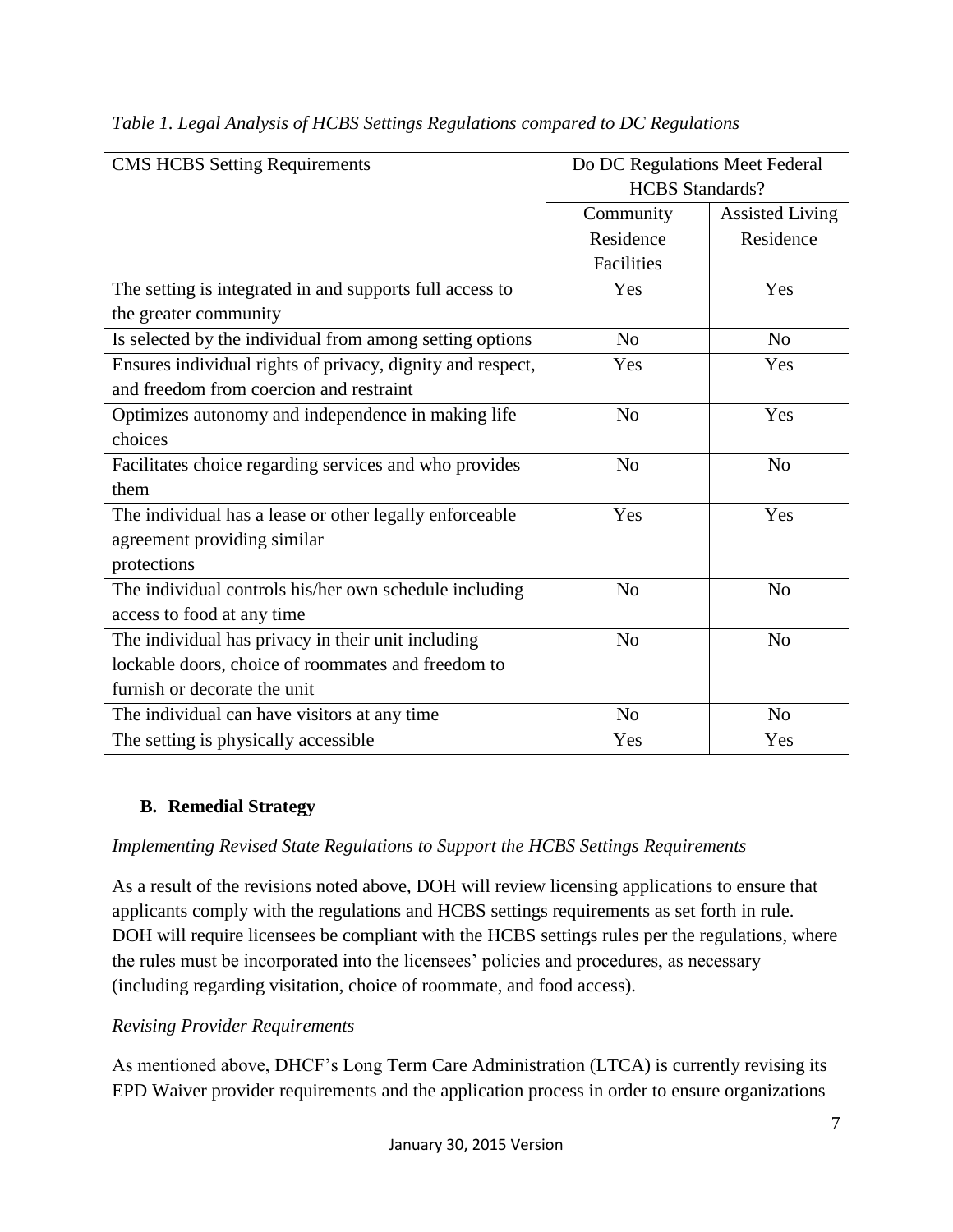providing EPD services to DC residents are supporting and facilitating greater individualized community exploration and integration. In addition to reengineering the internal mechanism for processing provider applications, the LTCA is adopting a new EPD Provider Readiness Review Checklist that applicants must use when submitting their application materials. As this checklist is being refined, a section will be added that reflects the HCBS settings rule, where applicants, when appropriate, must attest to complying with the rules and submit their policies and procedures, as appropriate. DHCF will use CMS' "Exploratory Questions to Assist States in Assessment of Residential Settings" to amend the checklist. Only applicants with approved policies and procedures will be referred to DHCF's Division of Public and Private Provider Services for enrollment as EPD waiver providers.

# *Conducting Statewide Provider Training on New State Standards*

Upon publication of the revised existing DOH standards and completion of the revised EPD Waiver provider requirements, DHCF will work with DOH and DCOA's ADRC to co-host no less than three trainings for providers on both the DOH standards and the new EPD provider requirements. We anticipate that these trainings will begin in the Fall of 2015 and will be publicized via the DHCF website and provider listserv.

## **C. Monitoring and Compliance**

- As a result of the revised regulations, DOH will account for the added requirements relative to HCBS settings during its monitoring process of ALRs and CRFs. At present, providers must have their DOH license renewed annually (within 90 days of license expiration). The renewal requires that a surveyor or team of surveyors (depending on the type/size of provider) make an unannounced site visit which includes three stages. First, the surveyors will observe staff interaction with individuals receiving HCBS services, assess whether the environment is in compliance with the regulations, and interview staff and clients. Then, the surveyors begin record verification, with includes reviewing medication administration, employment records, and policies and procedures. From this information, the surveyors make a compliance decision to determine if there are any deficient practices, which will be shared with the provide during the site visit exit interview. A written report detailing results of the site visit and the observed deficiencies is shared with the provider within ten days of the exit interview, and the provider then has ten days to respond with a corrective action plan. Upon receipt and approval of the plan, DOH may conduct an unannounced follow up site visit to ensure that the corrective action plan is being adhered to. This monitoring process will account for compliance with the HCBS settings rule and associated policies and procedures of the provider/licensee.
- DHCF's EPD Monitoring Team has a comprehensive monitoring tool for all EPD waiver services which has a specific section dedicated to assisted living services. This section will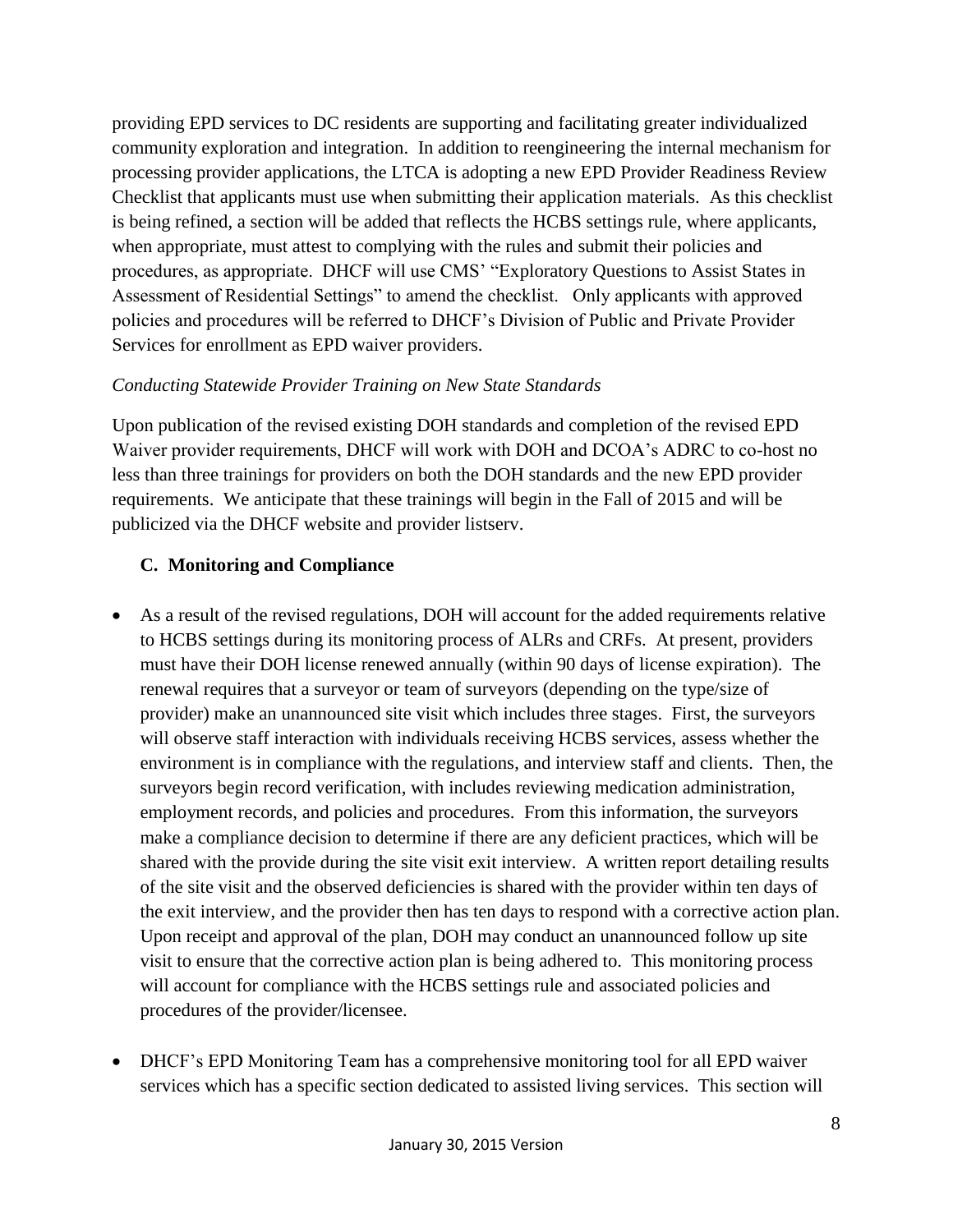be amended to reflect the HCBS settings requirements. The EPD Monitoring Team also uses the aforementioned Readiness Checklist for renewals of assisted living providers' status as EPD Waiver providers.

- Beyond DHCF's efforts to monitor enrolled Medicaid providers, the LTCA engages in an assessment process for the level of need for beneficiaries who receive long term care services and supports, as mentioned above. On June 6, 2014, DHCF published a notice of public rulemaking in the DC Register establishing standards governing the Medicaid assessment process and to establish numerical scores (via use of a standardized needs assessment tool) pertaining to the level of need necessary to establish eligibility for a range of services. DHCF received and incorporated comments and is in the process of publishing a second notice of public rulemaking. DHCF is augmenting the assessment tool to include an addendum regarding the HCBS settings requirements and qualities, using the CMS "Exploratory Questions to Assist States in Assessment of Residential Settings" as a guide. Note that this assessment tool is also used for beneficiaries' annual re-enrollment process.
- EPD assisted-living service providers deemed noncompliant with the HCBS settings rule will be notified of areas of deficiency and given 30 days to submit a corrective action plan to DHCF. DHCF will utilize this corrective action plan as a component of ongoing monitoring processes. If the provider continues to be non-compliant, DHCF will evaluate the appropriateness of various sanctions as established by DHCF's amended rules.
- DHCF will issue a transmittal informing all providers of DHCF's expectations that they will come into compliance with the HCBS Settings Rule. The transmittal will be issued prior to March 17, 2015.

# **Section VI: Ongoing Outreach and Engagement**

- DHCF will seek initial stakeholder input form the HCBS Stakeholder Sub-Group: Transition Plan to adjust, as needed, the draft transition plan prior to publication for public comment.
- DHCF will make public notice through multiple venues to share the Statewide Transition Plan with the public, including but not limited to: (1) published notice in the DC register; (2) publication on the DHCF website; (3) email alert to the DHCF Stakeholders; and (4) announcement at existing meetings.
- DHCF will post the entire Statewide Transition Plan on its website and make it available in hard copy upon request and at all public meetings when its contents are under discussion.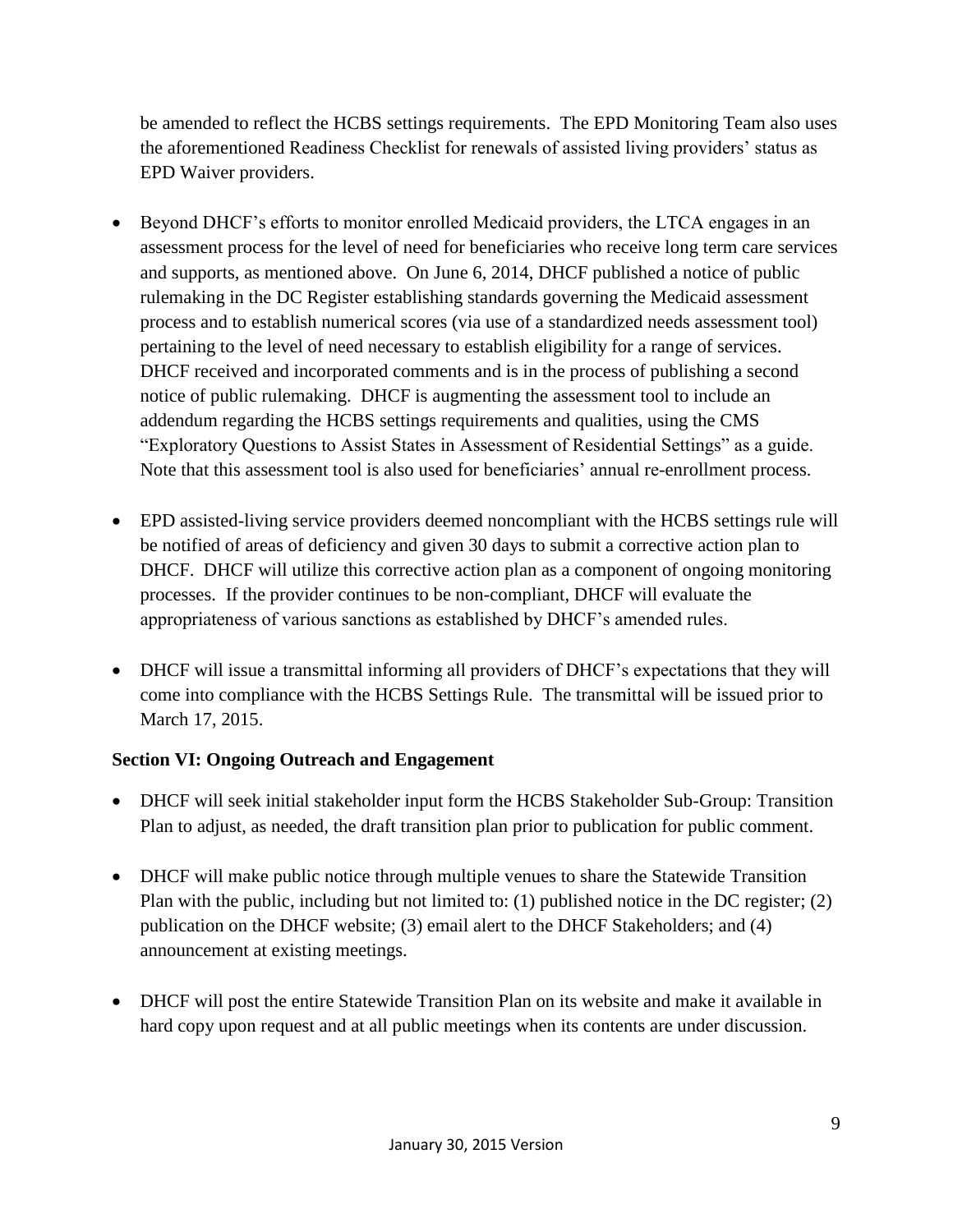- DHCF will host one public meeting to explain the HCBS Settings Rule and this transition plan in plain language, and answer any questions. Oral comments on the plan from attendees at this meeting will be recorded and accepted as public comments.
- There will be at least a thirty  $(30)$  day public comment period from the time notice is published in the D.C. Register.
- DHCF will accept comments in a variety of formats, including in person, and by email and mail or fax submission.
- DHCF will respond to all public comments received and make changes to the Statewide Transition Plan, as appropriate, based on those comments.
- DHCF will publish the public comments and responses on its website, and will store the comments and responses for CMS and the general public.
- All activities related to the Statewide Transition Plan will be done in partnership with sister District agencies, in particular the Department of Disability Services (DDS), the Department of Health (DOH), the Deputy Mayor's office (DM), and the Office on Aging (DCOA).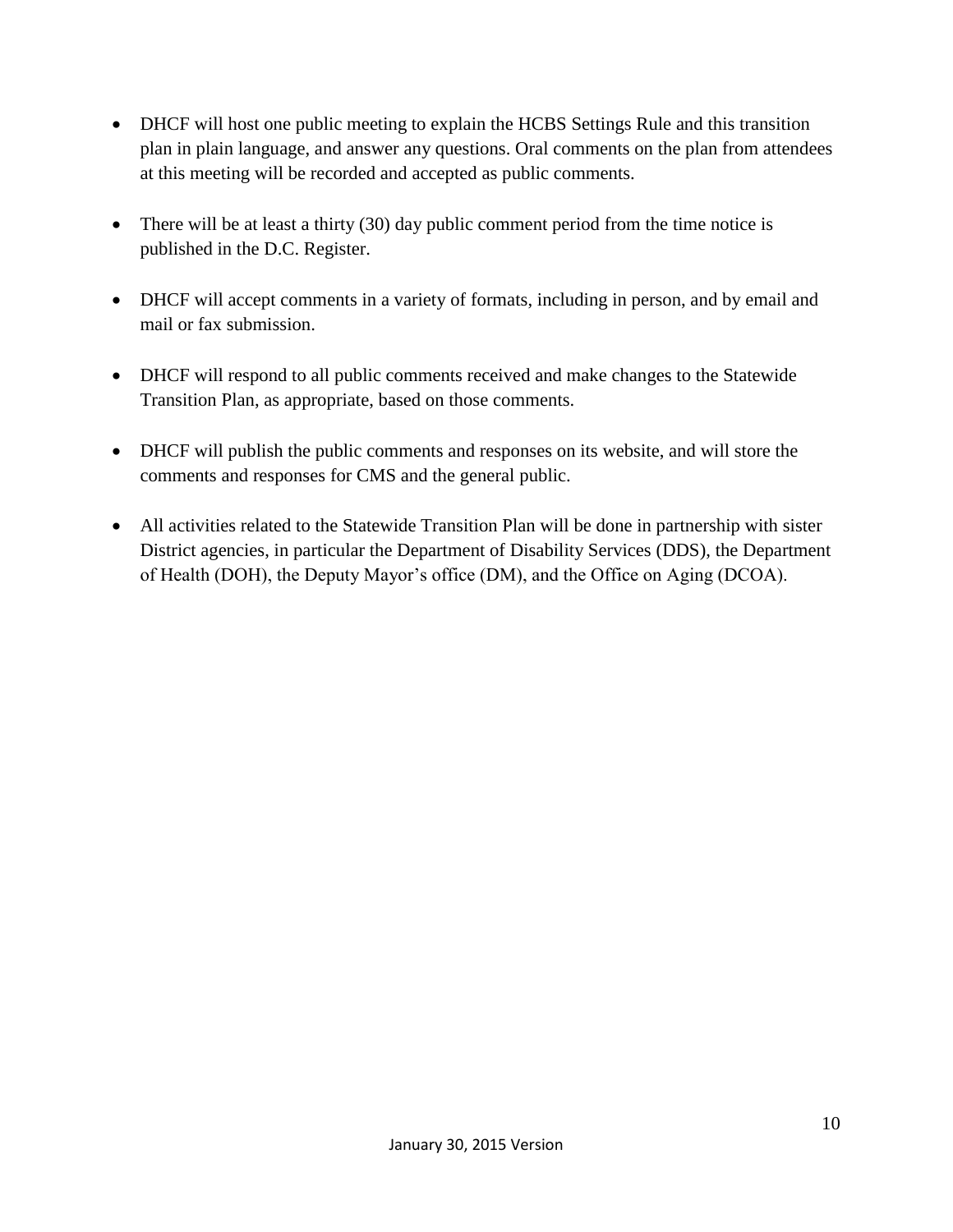## **APPENDIX 1**

# **DISTRICT OF COLUMBIA TRANSITION PLAN FOR THE HOME AND COMMUNITY-BASED SERVICES WAIVER FOR PEOPLE WITH INTELLECTUAL AND DEVELOPMENTAL DISABILITIES**

#### **Section I: Introduction**

The Centers for Medicare & Medicaid Services (CMS) issued a final rule effective March 17, 2014, that contains a new, outcome-oriented definition of home and community-based services (HCBS) settings. The purpose of the federal regulation, in part, is to ensure that people receive Medicaid HCBS in settings that are integrated in and support full access to the greater community. This includes opportunities to seek employment and work in competitive and integrated settings, engage in community life, control personal resources, and receive services in the community to the same degree as people who do not receive HCBS. CMS expects all states to develop an HCBS transition plan that provides a comprehensive assessment of potential gaps in compliance with the new regulation, as well as strategies, timelines, and milestones for becoming compliant with the rule's requirements. CMS further requires that states seek input from the public in the development of this transition plan.

Below is the District of Columbia's transition plan for the HCBS waiver for people with intellectual and developmental disabilities (IDD). This plan will become part of the Statewide Transition Plan for all HCBS settings. A draft of this plan was posted in its entirety on the Department on Disability Services (DDS) website at [www.dds.dc.gov](http://www.dds.dc.gov/) on October 29, 2014 for public comment. This revised version reflects the public comments received. It also will be posted, in its entirety, on our website. Please see Section VI, Outreach and Engagement, for more information on DDS's public comment process.

You can learn about the new rule at [www.hcbsadvocacy.org.](http://www.hcbsadvocacy.org/) The website includes links to the CMS rule, webinars, and guidance; information on other states' transition plans; advocacy materials and more.

# **Section II: District of Columbia Initiatives to Increase Opportunities for Competitive, Integrated Employment and Community Integration**

### **A. Training and Capacity Building**

DDS is engaged in a variety of efforts to build the capacity of its staff and provider agencies to support and facilitate greater individualized community exploration and integration, including competitive, integrated employment. Listed below are some examples of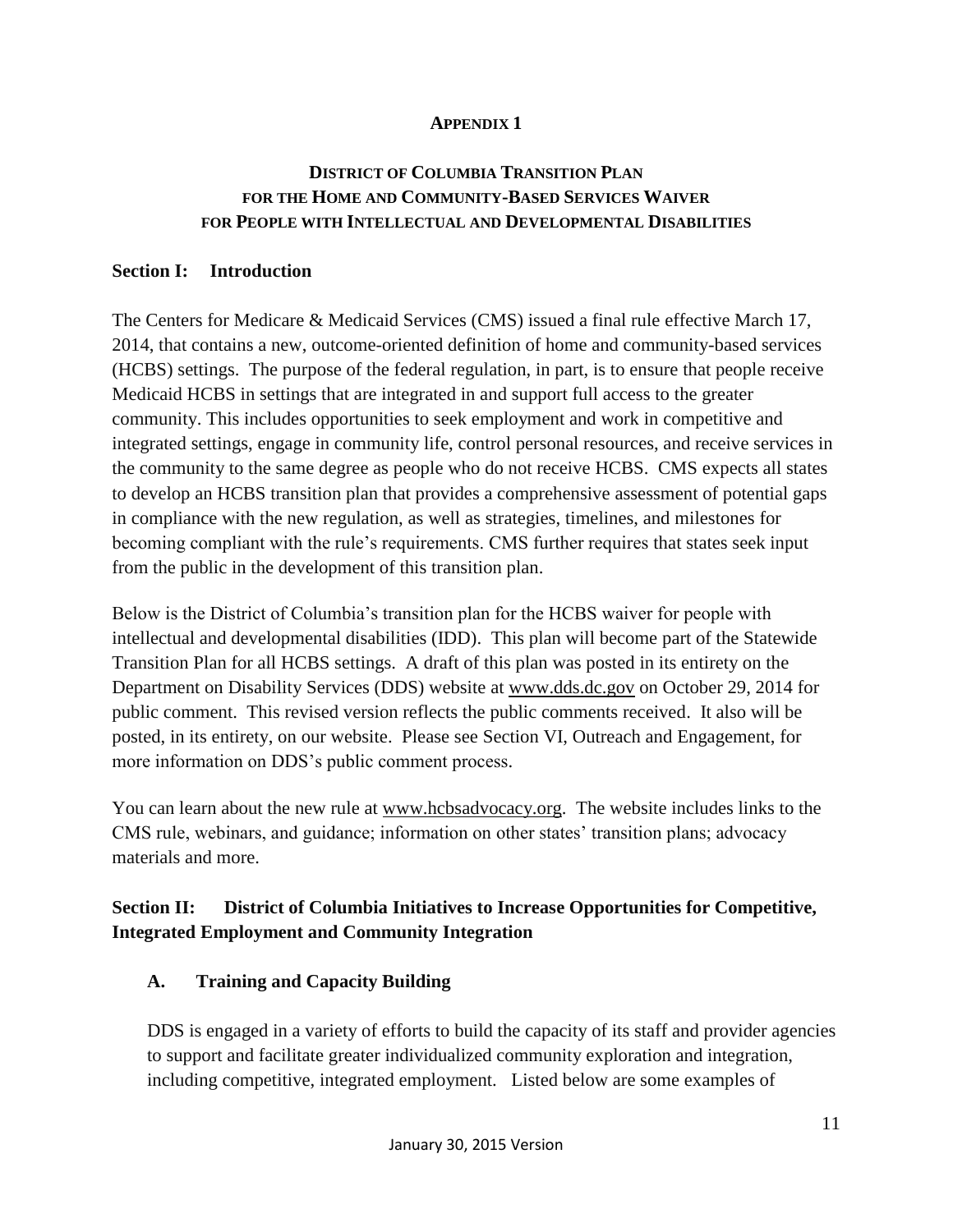ongoing initiatives that build capacity and support compliance with the HCBS Settings Rule.

# Person Centered Thinking

DDS is currently in full compliance with the Person Centered Planning requirements of the HCBS Settings rule.

As part of DDS's continuous quality improvement and enhancement efforts, DDA is engaged in multi-year a "Person-Centered Thinking" (PCT) initiative to redesign the delivery of services available to persons with intellectual and developmental disabilities in a more progressive, best-practice approach that supports people with disabilities to have fuller lives in which they have real choices and self-direct the lives they lead. At its core, PCT is designed to help people who have traditionally led isolated lives, experience ordinary, selfdirected lives within their communities. PCT promotes supporting people as ordinary citizens while recognizing and accounting for their needs. PCT tools identify, in-depth, the interests, preferences, preferred environments, support requirements, etc. that provide important information for the development of goals and program activities that promote community integration.

DDS currently has six staff who are Person Centered Thinking trainers/coaches to support this effort, and has embarked on training four provider agencies to become Person Centered Organizations. In Fiscal Year (FY) 2015, DDS will continue to expand the cadre of trainers within DDS and the community; will offer focused PCT training for people with intellectual and developmental disabilities and their families; and will offer significant technical assistance to an additional three providers agencies to improve their PCT skills and practices.

# Discovery, Positive Personal Profiles, and Job Search/ Community Participation Plans

In FY 2014, DDS offered Train the Trainer training to the DDA and day/ vocational provider staff on "Discovery: Developing Positive Personal Profiles," a nationally recognized tool and process for assessing the vocational interests and goals of people and supporting career exploration and community integration activities. This training teaches participants how to create a Positive Personal Profile (PPP) and adapt the traditional Job Search Plan to an Job Search and Community Participation Plan that provides guidance to staff working with a person to help identify meaningful daytime and work experiences. PPPs and the accompanying plans are part of the Discovery process that leads to customized employment and community inclusion, and are considered best practice in the developmental disabilities field for people who have significant disabilities and/or face significant barriers to employment.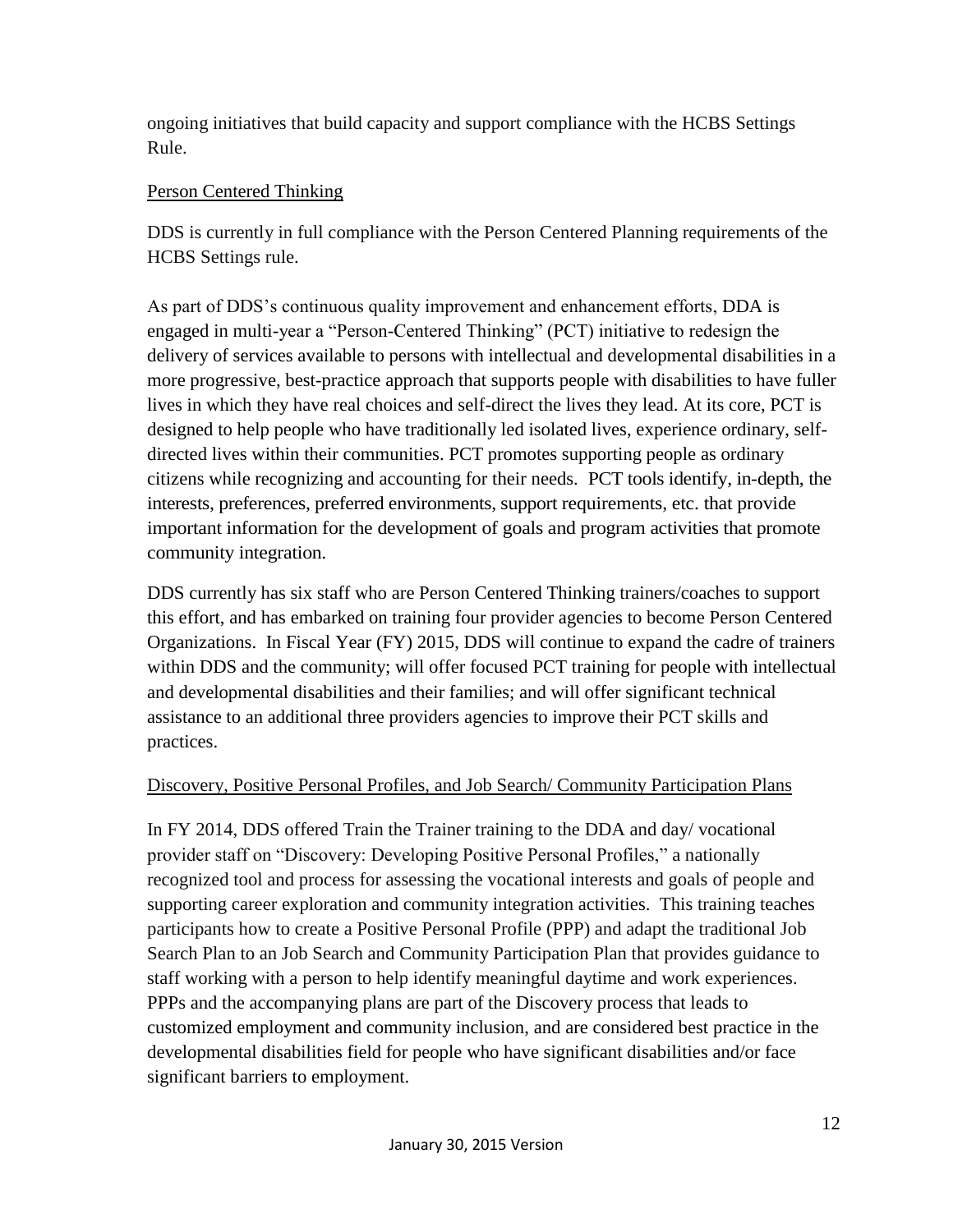For FY 2015, DDS is providing additional training and technical assistance sessions, entitled "Ensuring High Quality Positive Personal Profiles and Job Search/ Community Participation Plans. " These sessions will build on the previous Discovery training and will guide participants in assessing the quality of information in PPPs and the Job Search/Community Participation plans and how to create more effective Discovery documents that lead to employment and/or community participation outcomes. This is an interactive training and each participant must bring a draft PPP and Job Search/Community Participation plan for someone with significant disabilities whom they have identified as presenting substantial challenges when planning for employment and community participation.

# Community Integration in Day Programs

In FY 2014, DDS offered a variety of training and technical assistance to support the roll out of Individualized Day Supports (IDS). DDS started an IDS Community of Practice that meets monthly. DDS offers ongoing training, webinars and technical assistance for IDS providers that focus on specific topics of interest to the providers. As an example, DDS provided training and support to the IDS providers in Community Mapping on both a person-specific and neighborhood/Ward specific basis. Several of the DDS/DDA providers who participated in that training then conducted training on Community Mapping for all interested providers the upcoming Direct Support Professional Conference in October 2014.

Additionally, DDS created an IDS Toolkit, available on our website. Where appropriate, DDS has shared materials developed for IDS with all providers, such as materials for recruiting Direct Support Professionals with skills in community integration and as community builders. In FY 2015, DDS/DDA will continue to build capacity with DDA staff and IDS providers, as well as support the development of additional community integration activities and opportunities throughout all day and vocational programs, and to assist agencies in working through issues that might limit someone's community integration opportunities.

# Employment First

DDS recently issued an Employment First policy, available on-line at [http://dds.dc.gov/sites/default/files/dc/sites/dds/publication/attachments/Employment%20Fir](http://dds.dc.gov/sites/default/files/dc/sites/dds/publication/attachments/Employment%20First%20Policy.pdf) [st%20Policy.pdf,](http://dds.dc.gov/sites/default/files/dc/sites/dds/publication/attachments/Employment%20First%20Policy.pdf) that establish Employment First as a priority and guiding philosophy for people with disabilities who receive services from the agency.

The District of Columbia was selected as one of 15 states by the Department of Labor, Office of Disability Employment Policy (ODEP) to be part of their Employment First State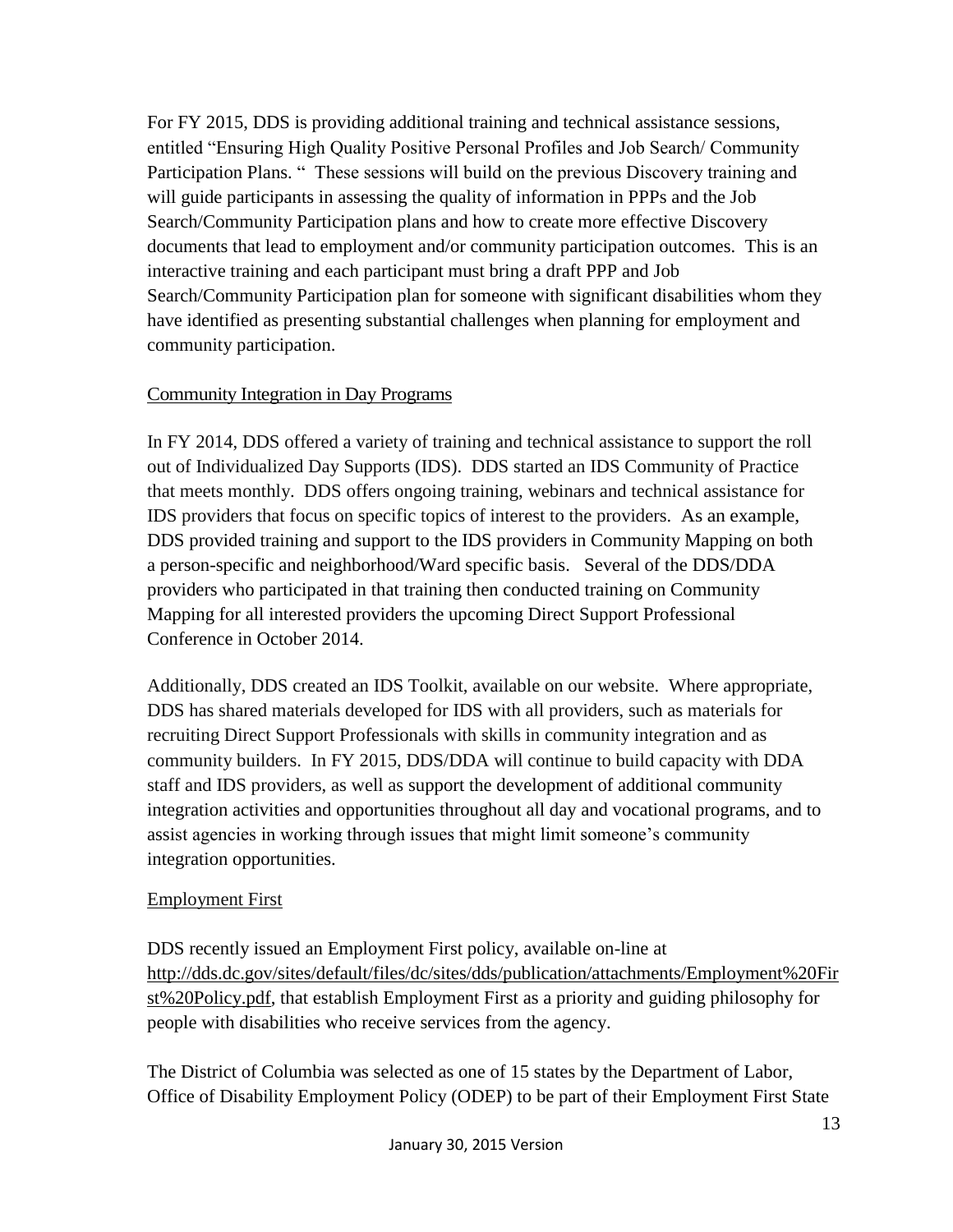Leadership Mentoring Program (EFSLMP). DDS is coordinating a Leadership Team that includes District Human Services, Education and Workforce agencies, to work together to better ensure that youth and adults with disabilities achieve employment outcomes and become economically self-sufficient. The District will benefit from support from ODEP and several Subject Matter Experts to enable all of our agencies and our provider networks to collaborate more effectively, leverage each other's resources, and build the competency of our staff and providers communities. In FY 2015, DDS will offer additional training and technical assistance on Provider transformation toward employment and integration, through our participation in this program.

DDS's work with providers also includes the development of and participation in the Administration on Intellectual and Developmental Disabilities' Employment Learning Community (ELC), which brings providers together on a regular basis through a community of practice approach where national and local resources are shared and providers learn from one another. The ELC has focused on customized employment. In addition to implementing customized employment practices through their own agencies, the ELC recently conducted a two-day training in which they trained additional staff from the provider community on customized employment.

# **B. HCBS IDD Waiver Amendments that Support Compliance with the HCBS Settings Rule**

In addition to DDS's ongoing commitment to training and capacity building, DDS and DHCF have made changes to the HCBS IDD waiver program to increase opportunities for community integration and employment for people with disabilities. In November 2012, DDS and DHCF renewed the HCBS IDD waiver and included the following changes to enhance community integration and employment for people with disabilities.

- Supported Living with Transportation provides flexible transportation to people receiving Supported Living services to increase opportunities for community engagement.
- DDS launched a new Home and Community Based Services waiver service, Individualized Day Supports ("IDS"), implemented in the FY 2014, which provides habilitation supports in the community to foster independence, encourage community integration, and helps people build relationships. IDS provides for highly individualized supports that occur within inclusive community settings. In addition to providing opportunities for socialization and life skill development, IDS provides opportunities for vocational exploration that may lead to further employment services and supports. Additionally these supports can serve as a supplement to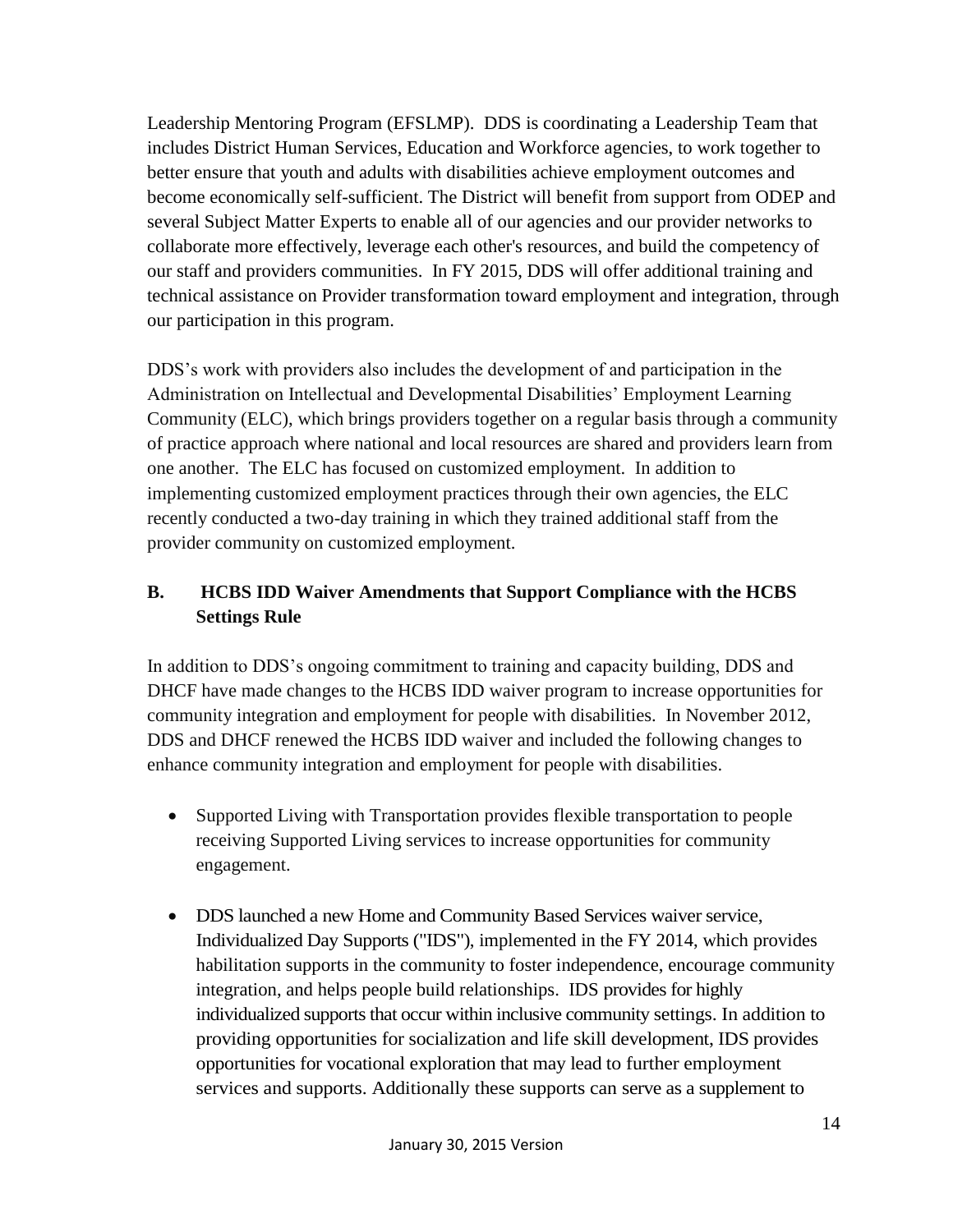employment services for individuals who may work part time and be in need of additional supports in addition to employment. Currently, there are 135 people who participate in IDS.

Additionally, DDS and DHCF are amending waiver to further opportunities for community and meaningful day, addressing the need for more individualized integrated approaches of the provision of support to people, and achieving compliance with the HCBS Settings Rule.

- Day Habilitation: Clarifies service definition to require meaningful adult activities and skills acquisition that support community exploration, inclusion and integration based upon the person's interests and preferences. Specifies that individualized community integration and/ or inclusion activities must occur in the community in groups that do not exceed four participants and must be based on the people's interests and preferences.
- Small Group Day Habilitation: Introduces a small group rate with a staffing ratio of 1:3 and no more than fifteen (15) people in a setting for people with higher intensity support needs. Small Group Day Habilitation must be provided separate and apart from any large day habilitation facility.
- Individualized Day Supports: Modifies IDS service definition to clarify that IDS includes the provision of opportunities that promote community socialization and involvement in activities, and the building and strengthening of relationships with others in the local community. Allows IDS to be combined with other day and employment supports for a total of forty (40) hours per week. Offers IDS in small groups (1:2) and one-to-one, based upon the person's assessed need and, for limited times, based on ability to match the person with an appropriate peer to participate with for small group IDS. Adds orientation requirements for DSP staff working in IDS. Limits minimum service authorizations. Adds provision of one nutritionally adequate meal per day for people who live independently or with their families.
- In Home Supports: Clarifies service definition to require meaningful adult activities and skills acquisition that support community exploration, inclusion and integration based upon the person's interests and preferences
- Supported Employment and Small Group Supported Employment: Amend provider qualifications by requiring that all Supported Employment providers become Rehabilitation Services Administration service providers within one year of approval of these amendments. Revise service definition to include benefits counseling.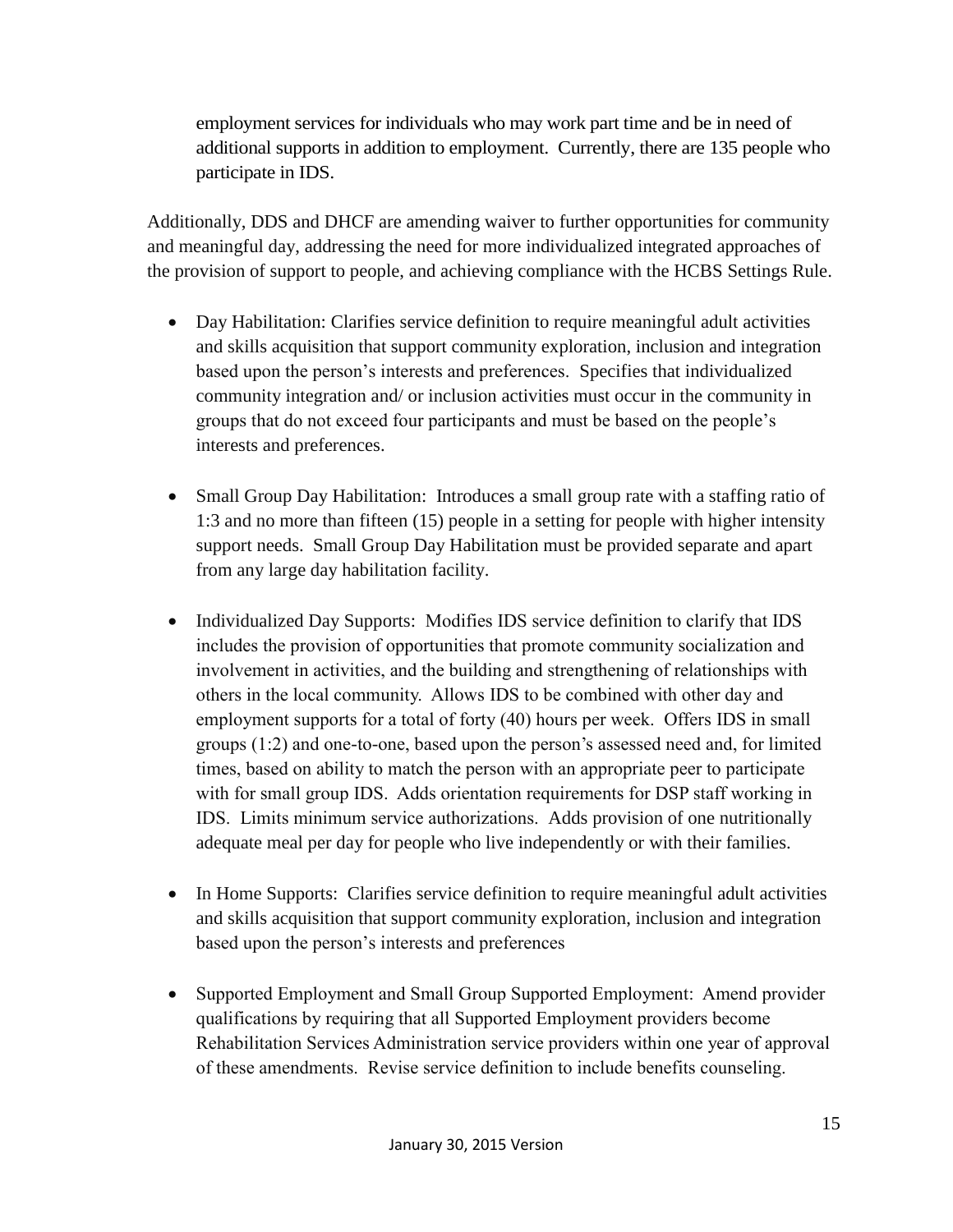- Supported Living and Supported Living with Transportation: Modifies the service definition to create more flexibility in the application of the reimbursed staffing hours and ratios, to better reflect the time individual persons may spend in their residence during the course of the day to be responsive to individualized person-centered plans.
- Provider Requirements: Adds the requirement that owner-operators of residential, day and vocational supports complete training in Person-Centered Thinking, Supported Decision-Making, Supporting Community Integration, and any other topics determined by DDS, and in accordance with DDS published guidance within one year from the date the waiver application becomes effective for current providers and prior to any new waiver provider becoming approved to initiate services. Further requires that management personnel, Qualified Intellectual and Developmental Disabilities Professions, and House Managers of residential, day and vocational supports complete training in Person-Centered Thinking in accordance with DDS published guidance within one year from the date the waiver application becomes effective for current providers and prior to any new waiver provider becoming approved to initiate services.

## **Section III: Assessment & Remediation**

# **A. DDS Policy on Compliance with HCBS Settings Rule**

In the first quarter of calendar year (CY) 2015, DDS will issue a policy requiring that agency staff and providers participate in efforts to assess and achieve compliance with the HCBS Settings Rule. This will include the expectation that providers conduct a critical and honest self-assessment; cooperate fully with the assessment and transition process; and demonstrate on-going efforts, cooperation and progress towards compliance with the HCBS Settings Rule. The policy will be drafted by the DDS State Office of Disability Administration (SODA), and will be approved by the DDS Director. The policy will be distributed to agency staff and providers, posted on the DDS website, and will be discussed at meetings with provider leadership.

### **B. State Level Self-Assessment**

The State has established an HCBS Settings Rule Advisory Group and begun meetings to assess all rules, regulations, licensing requirements, certifications processes, policies, protocols, practices and contracts to determine which characteristics of HCBS settings are already required and where there are gaps. The review group will identify areas where changes are needed to ensure compliance with the HCBS settings characteristics rule and make recommendations for remediation.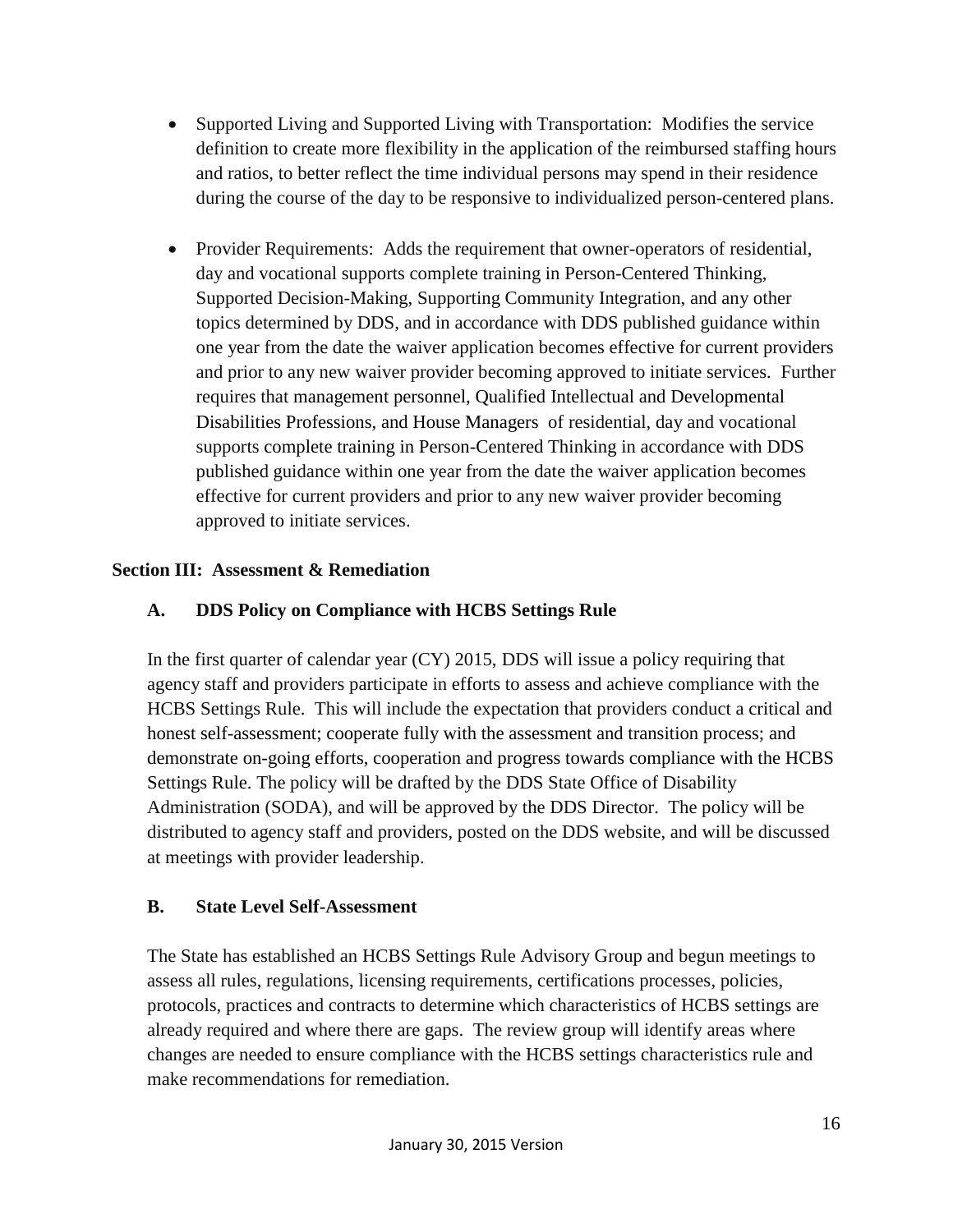1. DDS has invited representatives of the groups below to participate in the review group and will invite and consult with others, including the Department of Health (DOH), as needed. DDS will post the meeting dates on its website and members of the public will be welcome to attend and participate. DDS SODA is responsible for arranging and facilitating the meetings. DDS Information Technology (IT) will post items, as needed, on the website. Meetings are underway and will continue through the assessment and remediation process.

Invited members of the review group include:

- a. DDS, including representatives from DDA Service Coordination, DDA Waiver Unit, SODA, a Person-Centered Thinking Leader, and others, as needed, including representatives from DDS/DDA Quality Management Division and DDS/DDA's Provider Certification Review team;
- b. DHCF;
- c. D.C. Developmental Disabilities Council
- d. Project ACTION!, D.C.'s self-advocacy group;
- e. D.C. Supporting Families Community of Practice;
- f. Quality Trust for Individuals with Disabilities;
- g. University Legal Services, D.C.'s protection and advocacy organization;
- h. D.C. Coalition of Disability Services Providers; and
- i. Georgetown University Center for Excellence in Developmental Disabilities.
- 2. The self-assessment will specifically include, but is not limited to, a review and analysis of:
	- a. All HCBS waiver service definitions and provider requirements;
	- b. All regulations governing HCBS;
	- c. DDS/DDA Provider Certification Review process;
	- d. DOH licensing requirements and regulations;
	- e. All DDS/DDA policies, procedures, and protocols, including Quality Management practices and tools;
	- f. Provider training requirements;
	- g. Human Care Agreements and rate methodologies; and
	- h. Information systems.
- 3. The state level assessment will be completed in second quarter of the CY 2015 and will result in D.C. having a list of required changes needed to the waiver itself, implementing regulations, and policies, procedures and practices. Upon completion of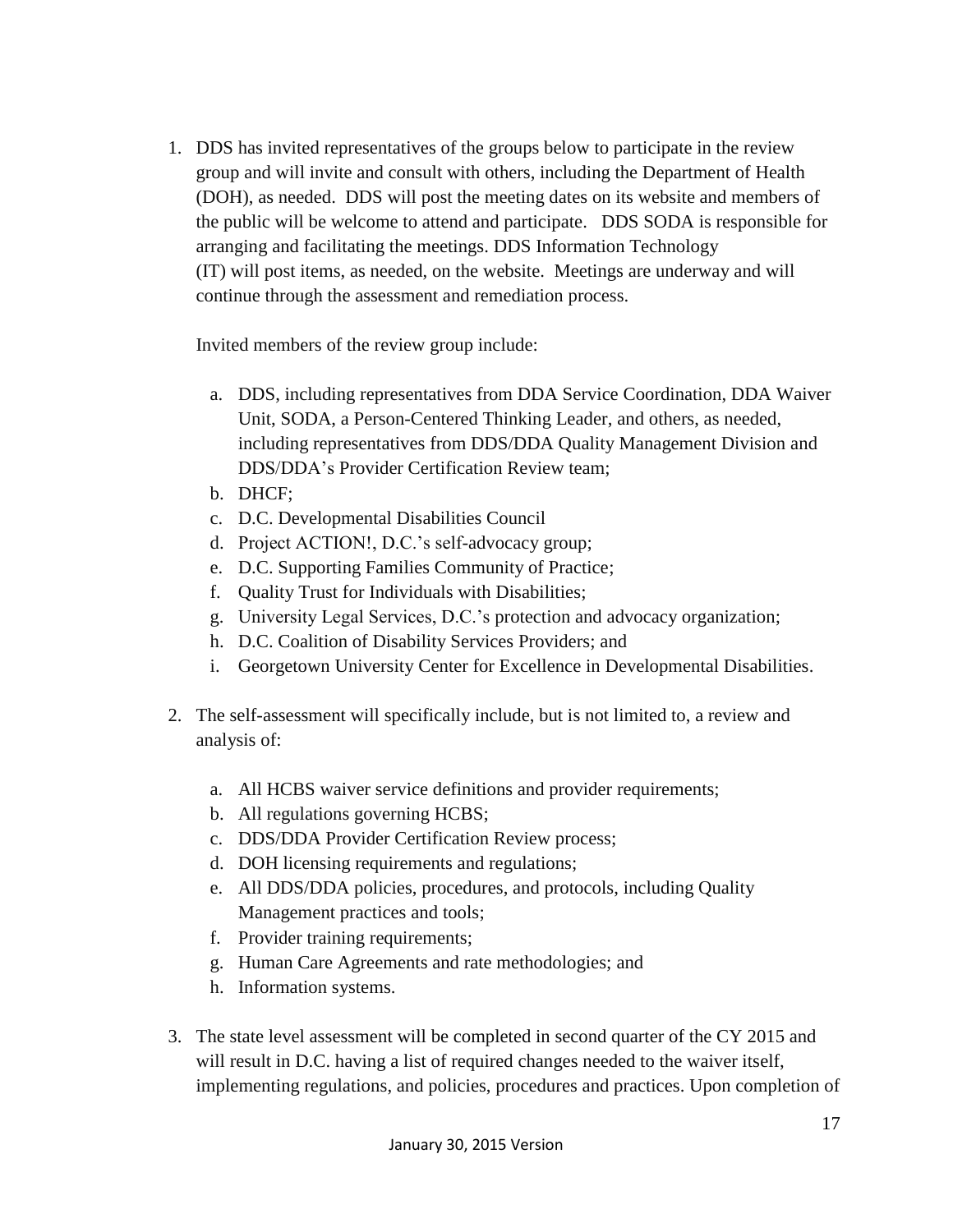the assessment, D.C. will establish specific timelines and milestones for remediation and achieving compliance with the new federal rules as needed changes are identified.

- 4. DDS and DHCF will include this information in an amendment to the D.C. HCBS IDD Waiver Transition Plan, as needed. In instances where a change in rule or policy requires a public comment period, time lines will be adjusted accordingly to accommodate time needed to process and respond to public input and incorporate such comments into document revisions. DDS and DHCF will follow the requirements for public notice and input for amendments to the Plan.
- 5. DDS SODA is responsible for tracking where characteristics of HCBS settings are already required and where there are gaps and changes are needed to ensure compliance with the HCBS settings characteristics rule, drafting the amendments to the D.C. HCBS IDD Waiver Transition Plan in accordance with the results of the assessment process, and establishing a process that complies with CMS public input requirements.

# **C. Provider Self-Assessment and Remediation**

- 1. DDS will draft an electronic provider self-assessment tool to guide a critical selfreview of provider policies, procedures, protocols, and practices (including, but not limited to, access to food, keys, visitors, choice of community activities, etc.). The assessment will be by provider service-type. For example, a provider may be required to prepare one assessment for its day habilitation program, a second for its supported living service, and a third for its host home program.
- 2. DDS SODA has engaged Support Development Associates and convened the HCBS Settings Rule Advisory Group to develop the self-assessment tool. The tool will be finalized by in the first quarter of the CY 2015 and posted on the DDS website.
- 3. DDS SODA is responsible for drafting the self-assessment tool, in collaboration with staff from DDA, including representatives from Service Coordination, Waiver Unit, and Quality Management Division (QMD). DDS IT will assist, as needed, with making this an electronic tool.
- 4. DDS will conduct mandatory provider education and training sessions on the requirements of the HCBS Settings Rule and how to complete the provider selfassessment tool. These trainings will take place in the first quarter of CY 2015, with additional trainings as needed. Assigned DDS staff will also attend this training.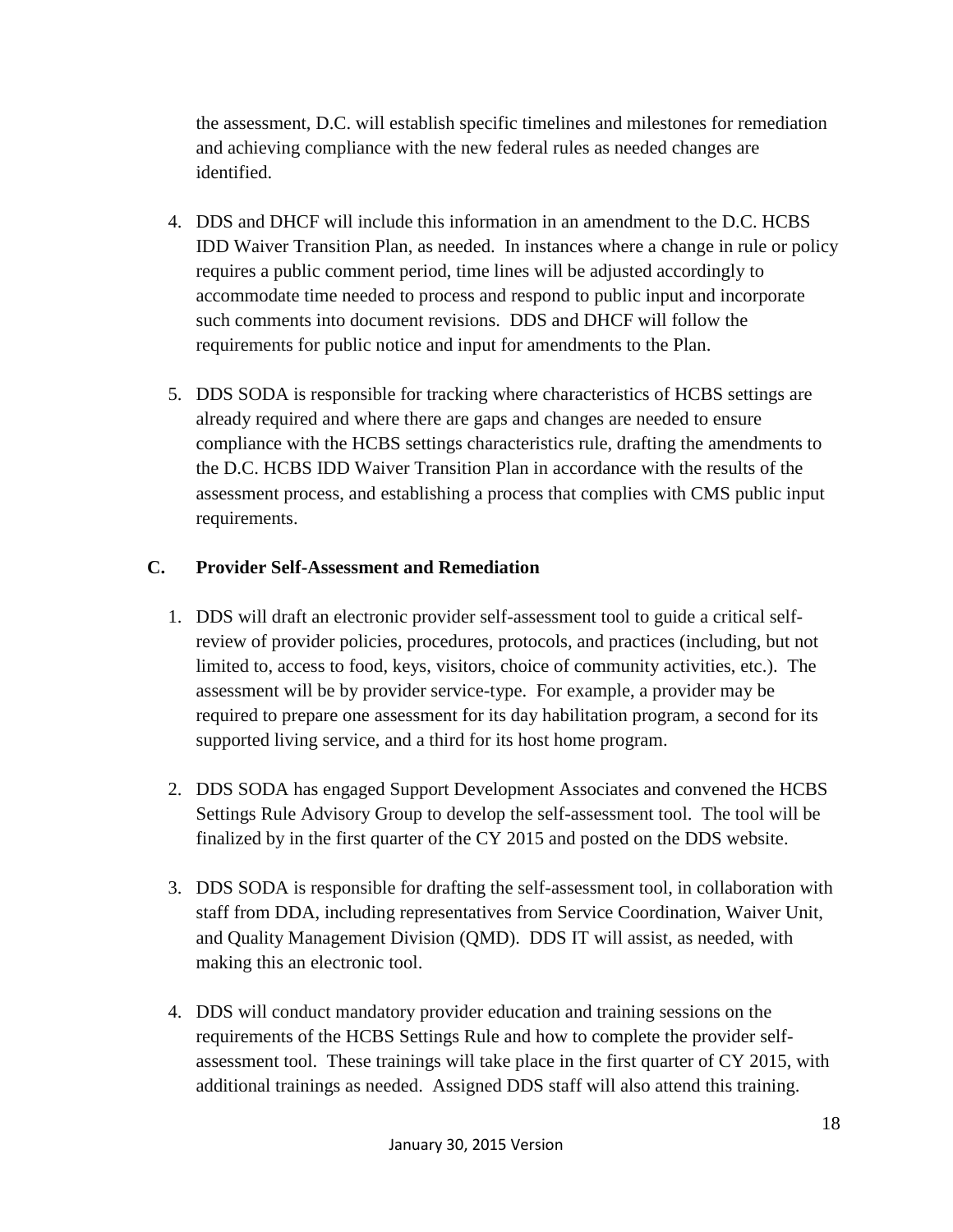- 5. Providers will receive the self-assessment tool along with instructions and timelines for completion. At a minimum, all active HCBS residential, supported employment, employment readiness and other day programs shall be required to complete a selfassessment.
- 6. Providers will be required to include a cross section of their organization, including at least one executive, middle manager, and direct support professional, in addition to people supported and their family members. Providers are encouraged to include advocates and other stakeholder in their self-assessment process.
- 7. Providers will be required to include in their self-assessment a description of their self-assessment process, including participation of the aforementioned persons.
- 8. Providers will submit their self-assessment, along with specific evidence of compliance, for further review by DDS by the end of the second quarter of CY 2015. Additional evidence may be requested or further reviews conducted as needed to further assess and validate compliance with these rules.
- 9. DDS QMD will validate a sample of provider self-assessments in the third quarter of CY 2015.
- 10. Providers who self-report that they are non-compliant or whom are assessed to be non-compliant with the HCBS Settings Rule will be required to submit a Provider Transition Plan identifying the areas of non-compliance and describing their proposed plan for coming into compliance along with associated timelines. For example, remedial actions might include, but are not limited to changes to operations to assure that people receiving supports have greater control over activities like access to meals, engagement with friends and family, choice of roommate, and access to activities of his or her choosing in the larger community, including the opportunity to seek and maintain competitive employment. Provider Transition Plans will be due in the third quarter of CY 2015.
- 11. In the second quarter of CY 2015, DDS will amend its Provider Performance Review (PPR) policy, procedure, and process to incorporate Provider Transition into the preexisting requirements.

DDS's Provider Performance Review ("PPR") ensures that all provider performance data is synthesized from throughout DDS/DDA and presented in a coordinated and comprehensive manner on at least an annual basis. A provider continuous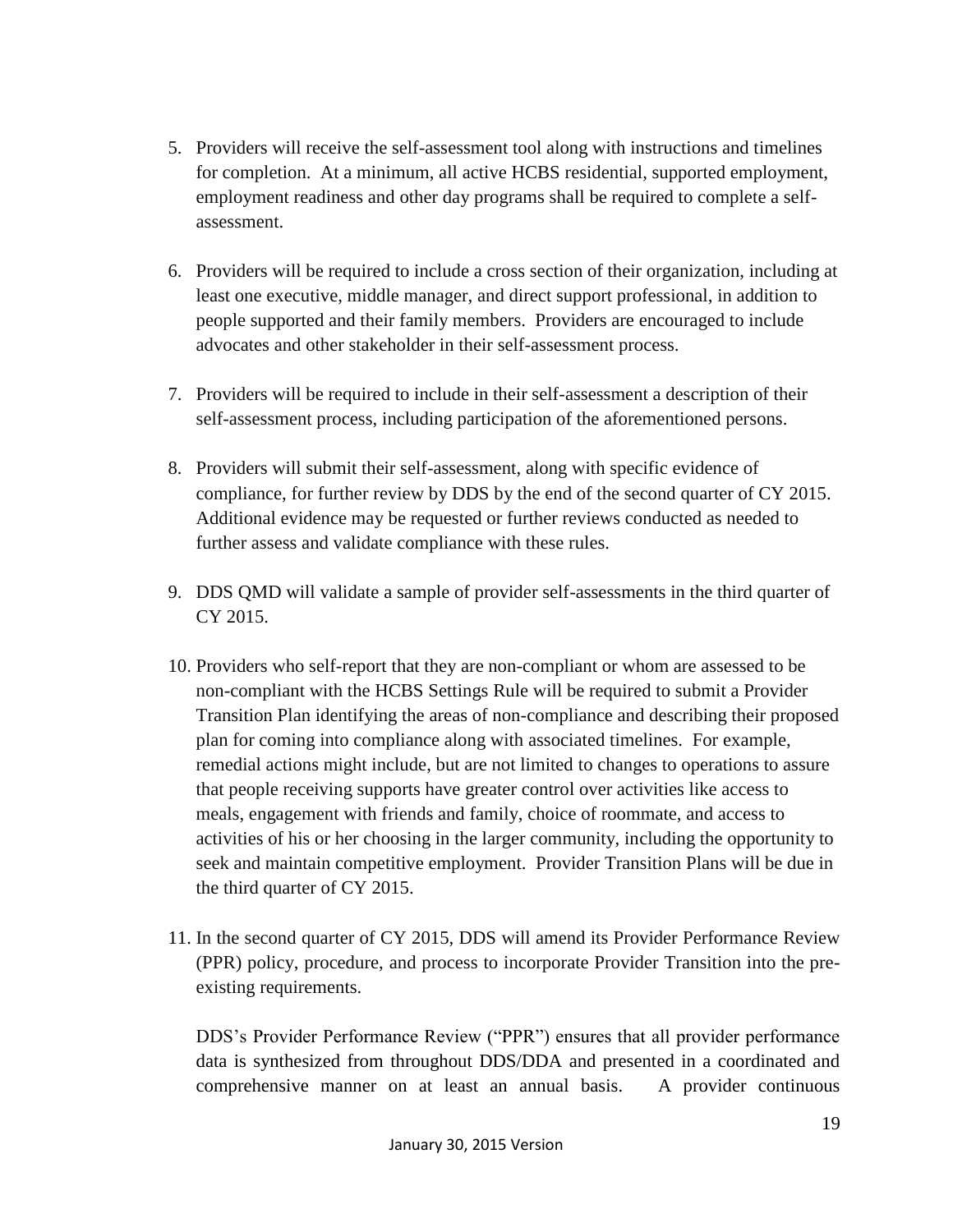improvement plan (CIP) will address performance measures falling below established benchmarks. The provider will also be supported to pursue quality improvement strategies in support of advancing best practice in the absence of performance deficits. In an effort to continually address and improve organizational performance and maintain high quality of care/services, the QMD evaluates the provider organization's performance in key policy areas, and tracks the effectiveness of new, redesigned or improved processes employed by the provider agency on a quarterly basis. This is achieved through review of performance measures from the QMD and a review of the provider's update on progress with the CIP. Further remedial actions are initiated based on these quarterly reviews as needed.

In the amended PPR policy and procedure, Provider Transition Plans will become a required element of the CIP and the provider's progress in achieving compliance with the HCBS Settings Rule will be reviewed on a quarterly basis. Additionally, performance measures regarding compliance with the HCBS Settings rules from the various assessment tools will be incorporated into the annual PPR review.

- 12. Provider Transition Plans will be due to DDS in the third quarter of CY 2015.
- 13. All completed and validated Provider Transition Plans will be reviewed and approved by DDS, and DDS will monitor implementation.
- 14. Providers needing assistance to achieve compliance may request such assistance from DDS, another compliant provider of the same service type, and/or people they support and their families and advocates.
- 15. It is DDS's expectation that providers conduct a critical and honest self-assessment; cooperate fully with the assessment and transition process; and demonstrate on-going efforts, cooperation and progress towards compliance with the HCBS Settings Rule. Providers determined by DDS to be unwilling or unable to conduct a self-assessment and/ or come into compliance will be required to cooperate with transition assistance to ensure all people who receive supports are transitioned to another provider, maintaining continuity of services, in accordance with DDS's Transition policy and procedure and the HCBS Settings compliance policy and procedure. DDS, DHCF and DOH, where appropriate, shall oversee all necessary transition processes.
	- a. A minimum of thirty (30) days' notice will be given to all people needing to transition between providers. More notice may be granted when residential services are being secured.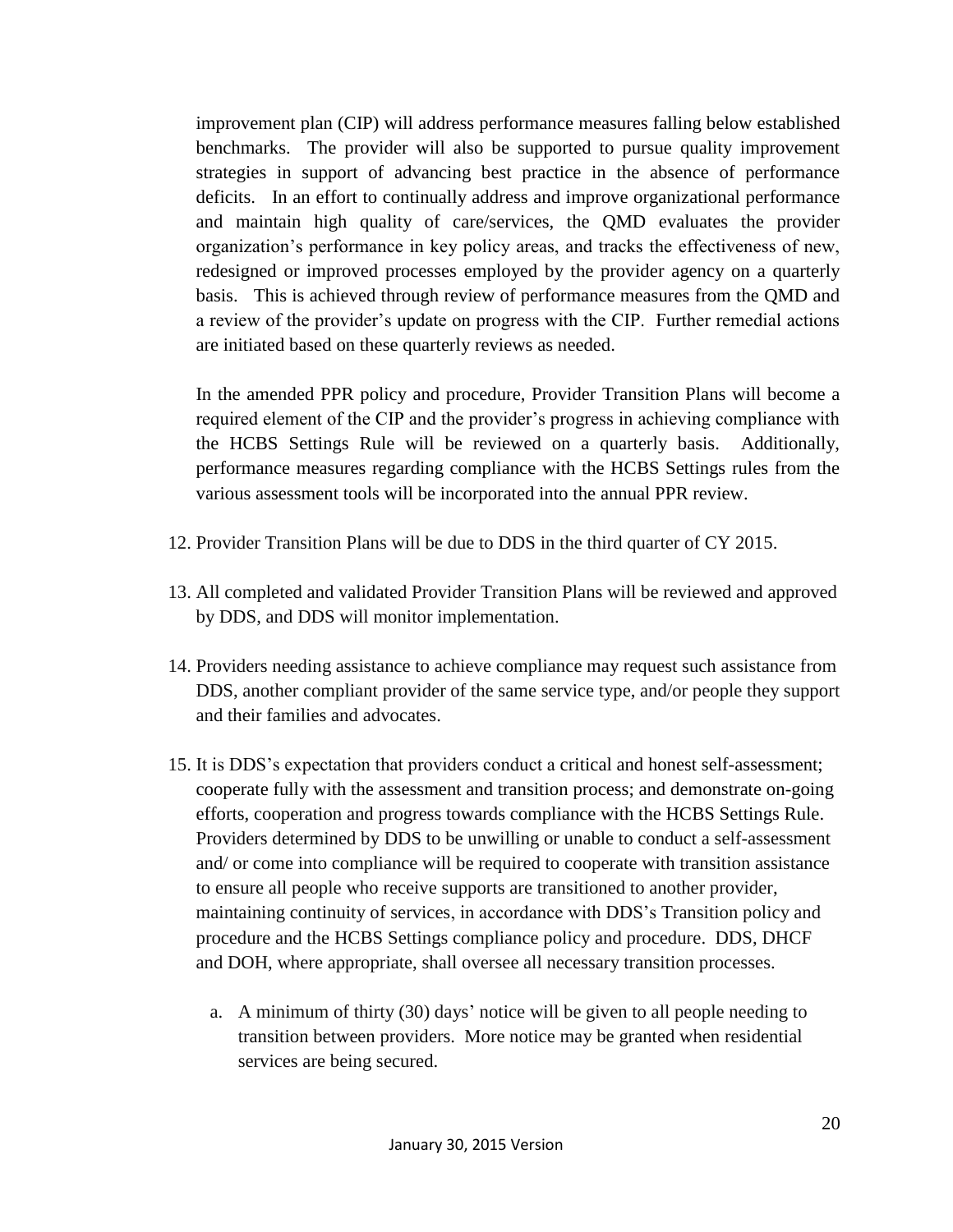b. A description of the process and choice of appropriate providers will be included with each notice. The person's service coordinator will conduct a face-to-face visit as soon as possible to discuss the transition process and ensure the person and their family, where appropriate, understand any applicable due process rights.

### **D. Assessment by People who Receive Waiver Supports and their Families**

- 1. DDS will draft an assessment tool that people with intellectual disabilities who receive waiver supports, their families, and their advocates can use to assess services and guide informed provider choice. This tool will be incorporated into the preexisting service coordination day and residential monitoring tools.
- 2. DDS SODA has engaged Support Development Associates and convened the HCBS Settings Rule Advisory Group to develop the self-assessment tool. The tool will be finalized by in the first quarter of CY 2015 and posted on the DDS website.
- 3. DDS SODA is responsible for drafting the self-assessment, in collaboration with staff from DDA. DDS IT will assist, as needed, with making this an electronic tool, including adding it to the service coordination monitoring tools.
- 4. DDS will conduct mandatory education and training sessions for service coordination staff on the HCBS Settings Rule, the new tool and how to assist people who receive supports to complete the assessment tool. These trainings will take place in first quarter of CY 2015 and will continue, as needed. Assigned DDS staff in other units will also attend this training.
- 5. Each person's service coordinator shall assist the person and his or her family member, or other representative, as appropriate, with completing the assessment. Provider staff may participate if requested by the person or his or her family or other representative.
- 6. Such assessments will be conducted, beginning in the second quarter of CY 2015, during the regular service coordination monitor schedule, as set out in the DDS Service Coordination Monitoring policy and procedure. Additionally, assessment tools will also be posted on the DDS website and distributed at ISP meetings to family members who may wish to complete and return them.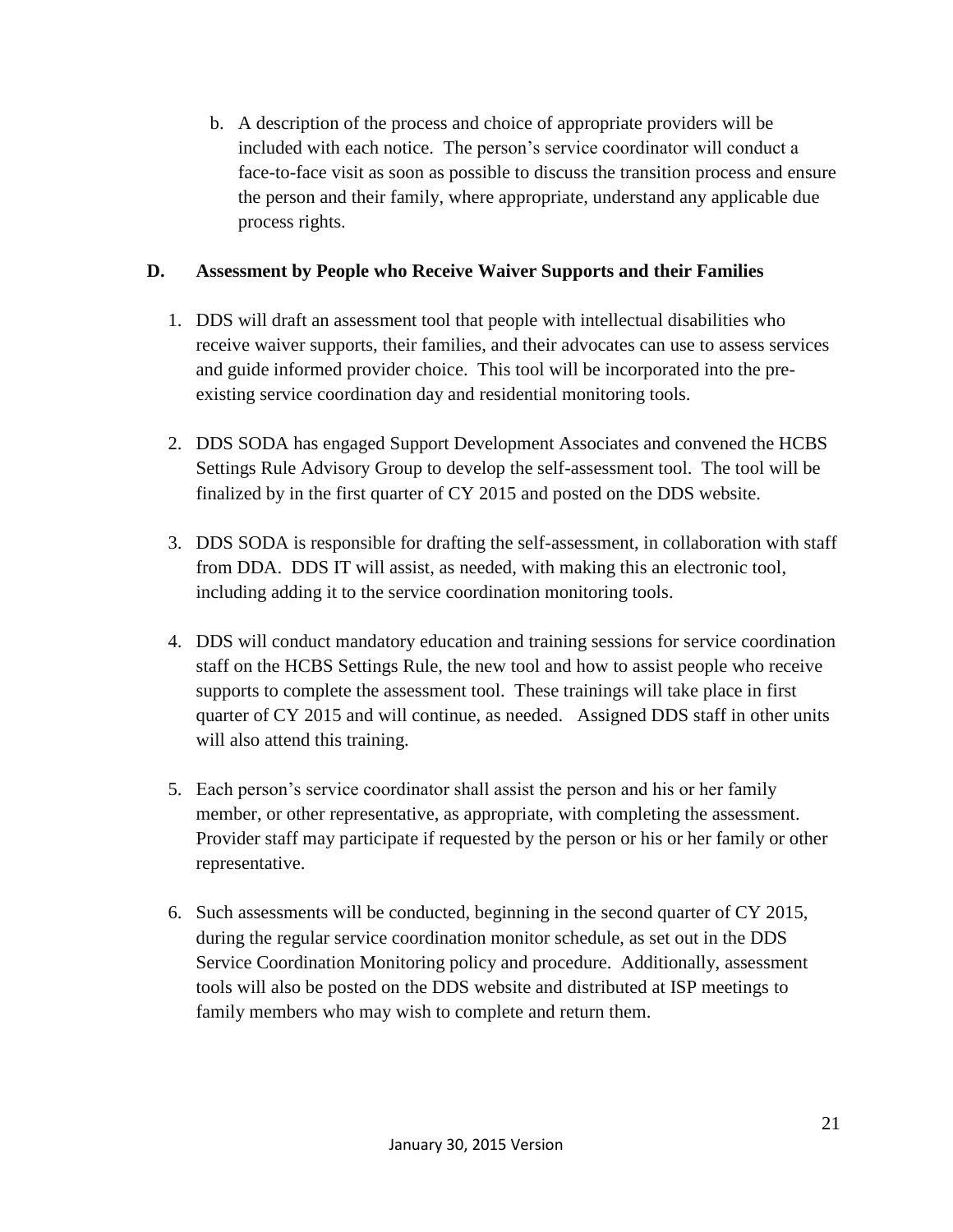- 7. This assessment period will be ongoing for one year to allow each service coordinator the opportunity to conduct the assessment tool with the person and his family while completing scheduled monitoring reviews.
- 8. DDS will enter the results into a database, review and analyze the results of the assessment tool, and post aggregated results on its website.

# **E. Review of National Core Indicators data and data from DDS's external monitors**

DDS QMD will review the results of the National Core Indicators (NCI) Adult Consumer Survey and Family Surveys, reports from the *Evans* Court Monitor, and reports from the Quality Trust for Individuals with Disabilities to assess where indicators suggest systemic evidence of non-compliance or need for remediation with the HCBS Settings Rule.

# **Section IV: Achieving Initial Compliance and Amendments to the D.C. HCBS IDD Waiver Transition Plan**

- A. As a result of the assessments, DDS will issue revisions to policies and procedures as needed, with publication beginning in the second quarter of CY 2015. All revised policies will be distributed to agency staff and providers, posted on the DDS website, and will be discussed at meetings with provider leadership.
- B. As a result of the assessments, DDS and DHCF will promulgate revised regulations for the HCBS waiver, on an on-going basis, with publication beginning in the second quarter of CY 2015.
- C. Upon review of the state self-assessment and the assessment by people DDA supports and their families, and review and validation of provider self-assessments, the District will submit an amendment to the D.C. HCBS IDD Waiver Transition Plan with specific remediation activities (specifically including but not limited to revisions of rules, regulations, licensing requirements, certifications processes, policies, protocols, practices and contracts) and milestones for achieving compliance with the HCBS Settings Rule. DDS SODA is responsible for drafting the amendments to the D.C. HCBS IDD Waiver Transition Plan in accordance with the results of the assessment process, and establishing a process that complies with CMS public input requirements.
- D. For providers needing assistance to come into compliance, the state proposes to implement the following strategies, in addition to the capacity building activities listed above in Section II: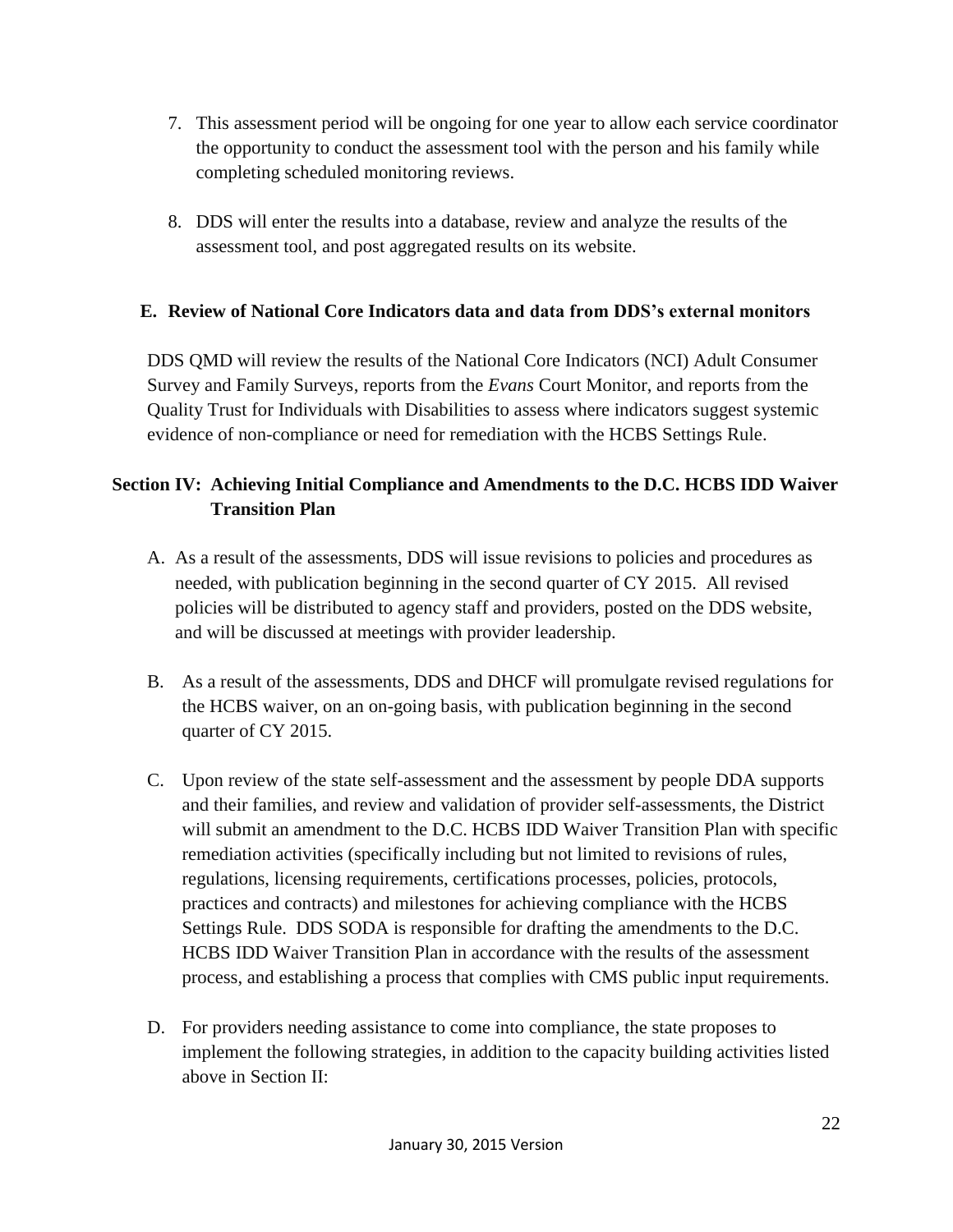- 1. Facilitate a Community of Practice, comprised of both non-compliant and compliant providers who can talk through provider-specific issues and problemsolve how to achieve compliance together.
- 2. Provide one-to-one technical assistance.

## **Section V: Assuring Ongoing Compliance**

As compliance with the HCBS Settings Rule is achieved, strategies to assure on-going compliance include:

- A. Incorporating the assessment by the person into ongoing service coordination monitoring activities.
- B. Quality assurance methodologies will incorporate monitoring performance measures that ensure compliance with the HCBS Settings Rule.
- C. Provider certification and licensing requirements will incorporate requirements that reflect compliance with the HCBS Settings Rule.
- D. Continued review of NCI data and external monitoring data to support its ongoing compliance monitoring efforts.

### **Section VI: Outreach and Engagement**

- A. DDS sought initial stakeholder input from the HCBS Setting Rules Advisory Group to adjust, as needed, the drafted transition plan prior to publication for public comments. This meeting took place on October 21, 2014 and the transition plan was revised accordingly.
- B. D.C. published notice of the proposed transition plan in the DC Register on October 31, and on November 28, 2014. Each published notice launched a thirty (30) day public comment period. DDS also posted notice on our website, sent an email announcement to our stakeholders list, and made announcements at community events.
- C. Additionally, this Transition Plan is incorporated by reference into the D.C. Statewide Transition Plan and attached as an Appendix. The public outreach and engagement for the D.C. Statewide Transition Plan includes: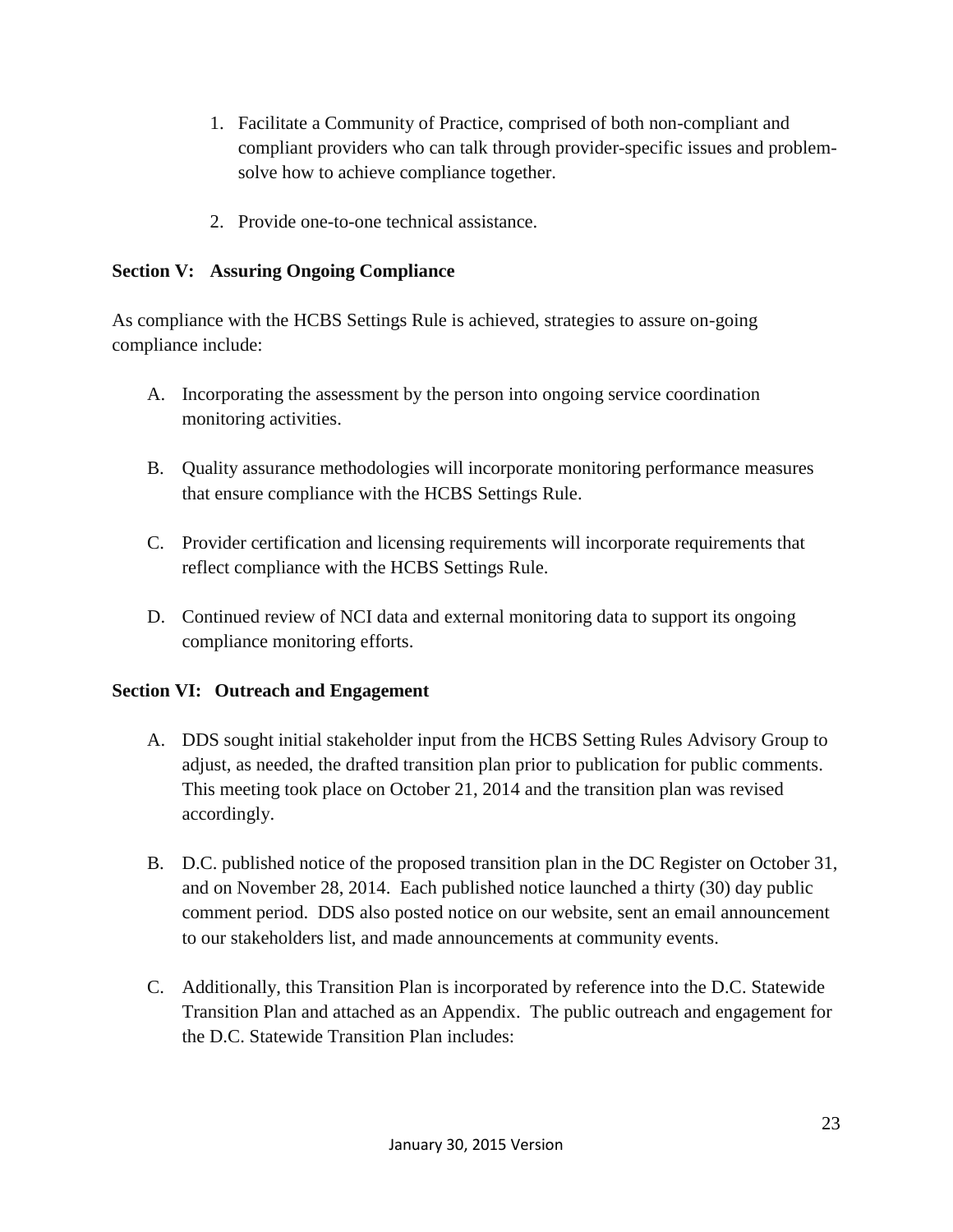- a. DHCF will make public notice through multiple venues to share the Statewide Transition Plan with the public, including but not limited to: (1) published notice in the DC register; (2) publication on the DHCF website; (3) email alert to the DHCF Stakeholder Listserv; and (4) announcement at existing meetings.
- b. DHCF will post the entire Statewide Transition Plan on its website and make it available in hard copy upon request and at all public meetings when its contents are under discussion.
- c. DHCF will host one public meeting to explain the HCBS Settings Rule and this transition plan in plain language, and answer any questions. Oral comments on the plan from attendees at this meeting will be recorded and accepted as public comments.
- d. There will be at least a thirty (30) day public comment period from the time notice is published in the D.C. Register.
- e. DHCF will accept comments in a variety of formats, including in person, and by email and mail or fax submission.
- f. DHCF will respond to all public comments received and make changes to the Statewide Transition Plan, as appropriate, based on those comments.
- g. DHCF will publish the public comments and responses on its website, and will store the comments and responses for CMS and the general public.
- h. All activities related to the Statewide Transition Plan will be done in partnership with sister District agencies, in particular the Department of Disability Services (DDS), the Department of Health (DOH), the Deputy Mayor's office (DM), and the Office on Aging (DCOA).
- D. DDS posted the entire D.C. HCBS IDD Waiver Transition Plan on its website and made it available in hard copy upon request and at all public meetings when its contents were under discussion.
- E. DDS hosted three public forums. In each, we distributed copies of the entire Transition Plan, explained the new HCBS Settings Rule and our transition plan, and accepted oral comments.
- F. In addition to oral comments during the public forums, DDS also received and accepted comments during the public comments periods by phone and in writing.
- G. DDS and DHCF have reviewed all comments. We have incorporated appropriate suggestions and summarized the changes made to the transition plan in response to the public comment. A copy of the public comment chart is attached to this Transition Plan.